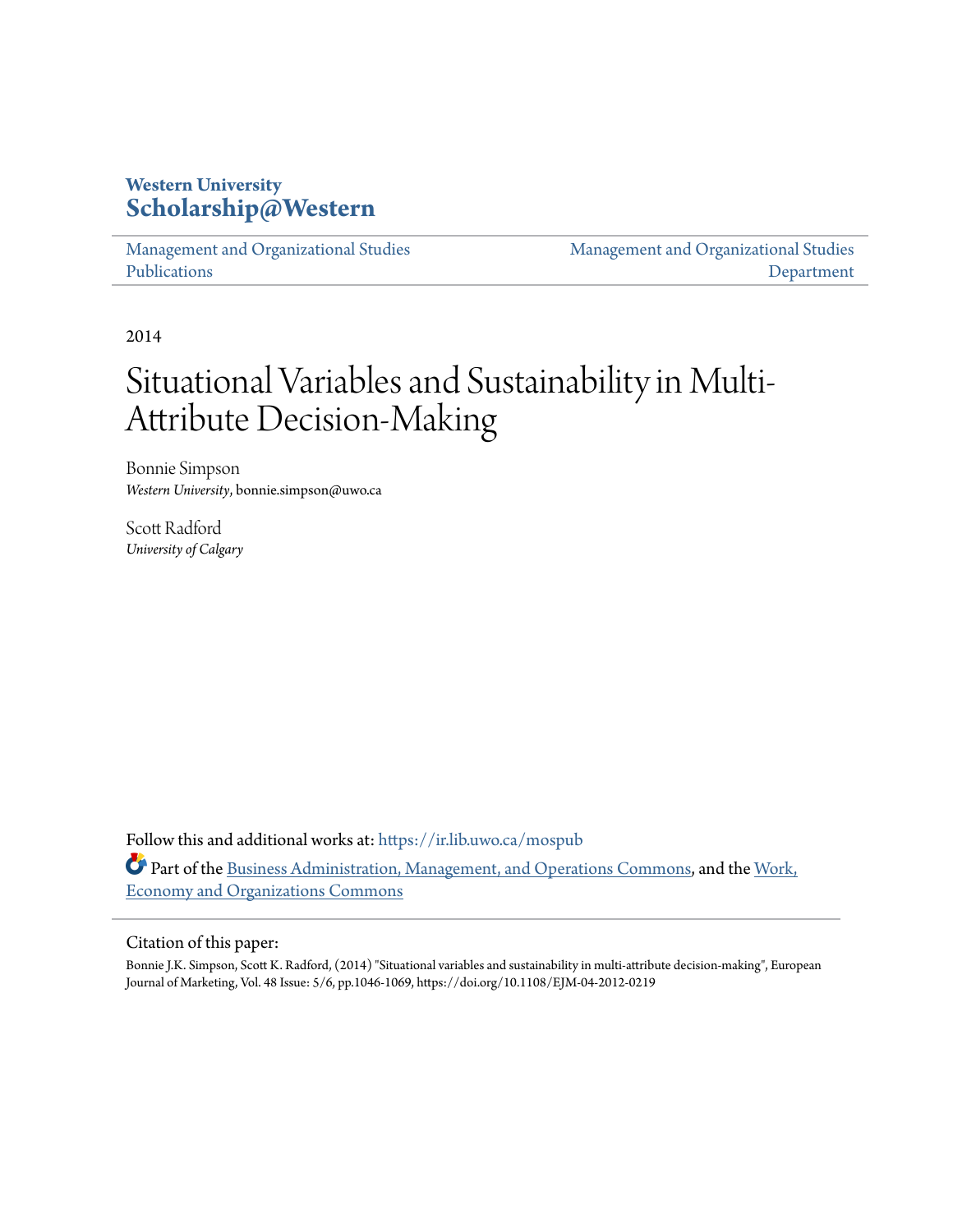#### **SUSTAINABILITY DIMENSIONS, COMPROMISE AND**

#### **CONFIDENCE IN PRODUCT CHOICE**

# Bonnie J.K. Simpson, University of Calgary Scott K. Radford, University of Calgary

**Purpose** –The study examines whether consumers possess a triple bottom line understanding of sustainability and addresses the situational influence of confidence and compromise on sustainable product choices.

**Design/methodology/approach** – Using a choice based conjoint experiment we examined the importance of sustainability, compromise, and confidence to consumers. A *k*-means cluster was employed to segment consumers based on the importance scores.

**Findings** – Data indicates that the environmental dimension of sustainability is the most influential followed by economic and social. The responses suggest three distinct segments identified as *Self Focused, Trend Motivated, and Reality Driven*, that demonstrate significantly different characteristics in their approach sustainable products.

**Research implications** – Current research tends to focus on the environmental dimension, while paying little heed to the economic and social dimensions. This research indicates that consumers consider all three dimensions when making sustainable product choices.

**Practical implications –** Firms must be aware that consumers differ in the importance they place on sustainability. The *reality driven* segment is the most attractive segment as they are highly engaged and are willing to invest time in understanding the complexities of sustainability. The *trend motivated* are more fickle with superficial knowledge, and the *self-focused* are self-serving in their orientations and use price as a key decision variable.

Marketing scholars are increasingly recognizing that the Dominant Social Paradigm (DSP), which equates consumption with progress, well-being, and technological advancement, is not sustainable (Kilbourne et al. 1997; Kilbourne et al. 2009; Prothero et al. 2010). Increasingly the assertion that the primary aim of business should be unfettered growth is being challenged and instead there is a growing awareness that marketing practitioners must consider both the private benefits and the public costs of marketing practice. Sustainable marketing must consider the externalities associated with marketing practice and instead of focusing nearly exclusively on growth, firms must consider the long term impact of this growth both at a micro-level (i.e. will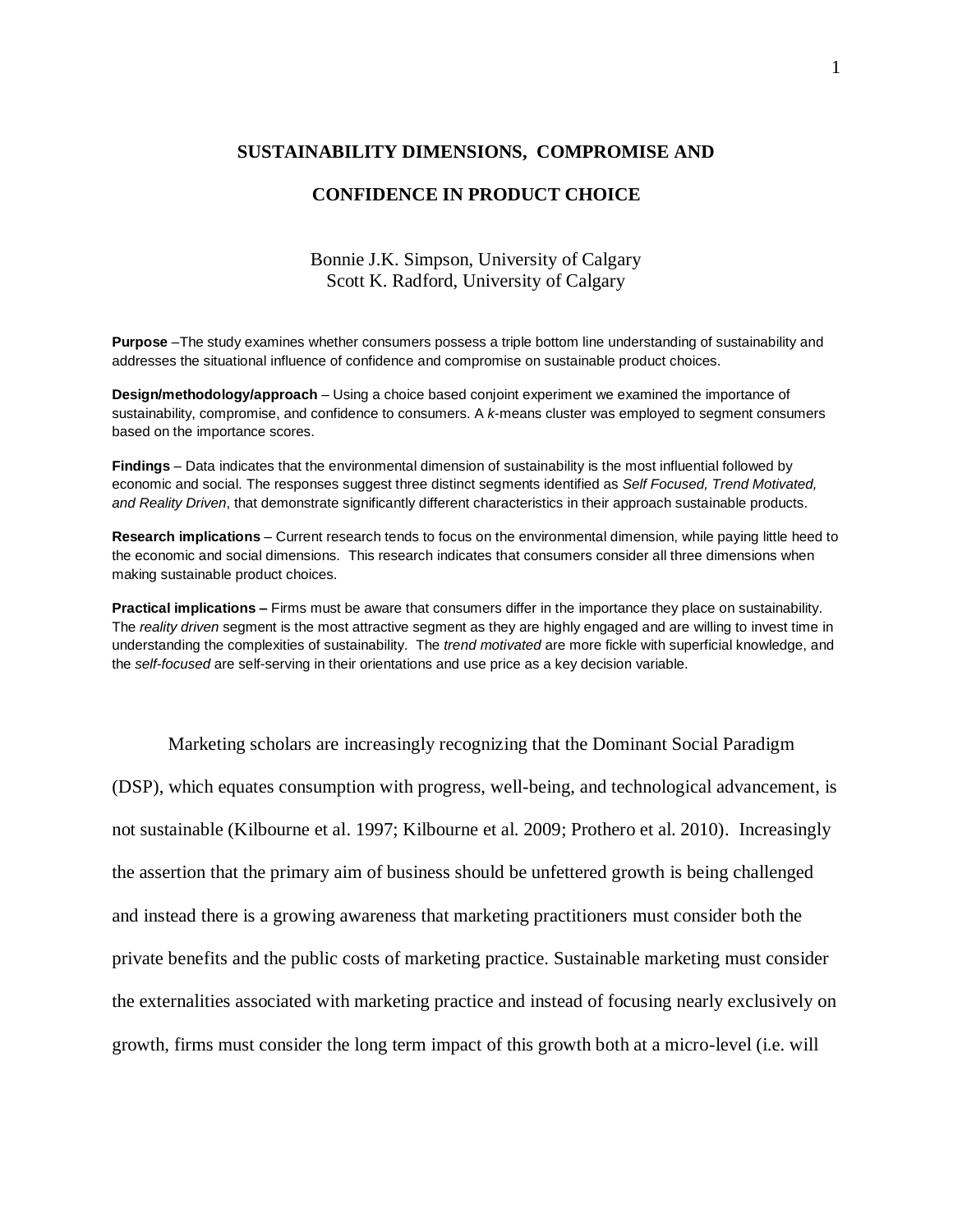resources begin to cost more as they are depleted) and at a macro level (i.e. what are the holistic global implications of marketing practice) (Prothero et al. 2010).

While successful companies such as Ben and Jerry's or Patagonia have embraced sustainable business practices as an important core value, such examples of sustainability are rare as they require deep executive commitment to balance social and environmental needs as highly as financial results (Shrivastava and Hart 1995). Sustainable marketing focuses on long-term viability in all three areas: environmental, social, and economic (Costanza and Patten 1995; DesJardins 2007). Described as the *triple bottom line* (Elkington 1997), this approach to marketing practice expands traditional financially focused accountability to include social and environmental dimensions. The social component relates to the firm's impact on society and the well-being of people and communities (Elkington 1997), including social equity, community relations, charitable partnerships, and workplace ethics. The environmental focuses on a firm's activities relative to natural resources (Hart 1995) and the economic component refers to the value creation and enhanced financial performance (Bansal 2005). In other words firms that are operating sustainably are not drawn exclusively by growth and larger profits, but instead they recognize the full implication of marketing practice on the environment, the community, and the economy.

While many firms express a desire to be sustainable in their actions, there are a number of disincentives to firms who wish to implement sustainable marketing practice. Sustainable marketing is inconsistent with the disposable throwaway orientation that is particularly common in the DSP (Cooper 2010; Peattie 2010). Firms who adopt sustainable practices, or who sell sustainable products, may inadvertently encourage less consumption, which could lead to lower revenues. Sustainable business practices, therefore, may been seen as inconsistent with DSP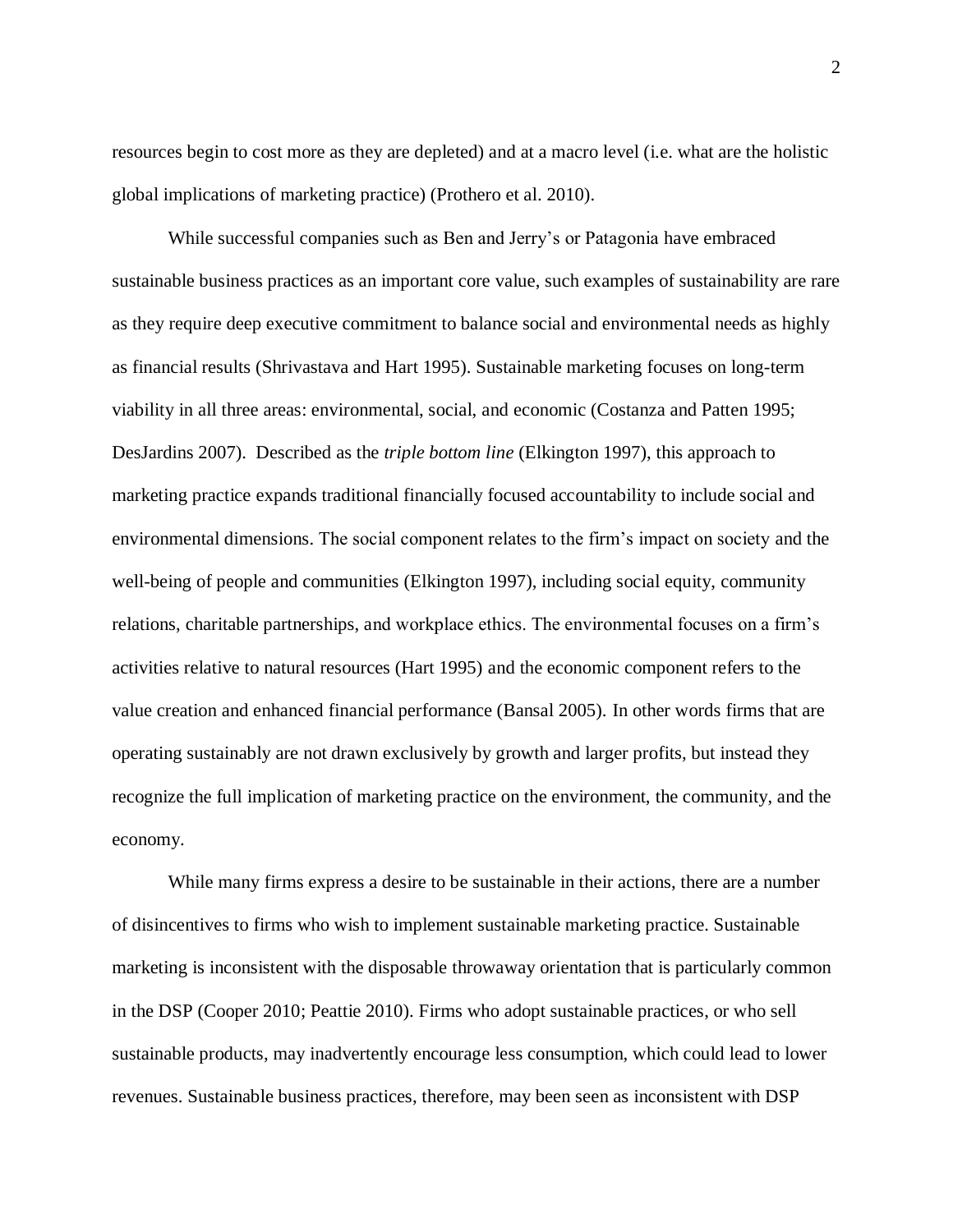business models that equate success with revenue growth. Because of this reality, when sustainable practices are implemented, such as hotels asking patrons to re-use towels, they are often motivated by a direct cost savings that accrue to the firms because of the reduced consumption. For many firms, this reflects the tragedy of the commons decision (Hardin 1986): while profits are private, there are public implications of consumption, such as resource depletion, environmental degradation, and labour exploitation. Assuming that most firms are self-serving and driven to maximize return to stockholders, sustainable practices may appear inconsistent with this goal and a firm that imposes costs on its products by accounting for the public implications of resources may place itself at a disadvantage competitively against firms that do not.

Increasingly though, consumers are demanding that firms be transparent about their sustainable practices. Consumers are placing pressure on firms to be more responsible in their actions, as exhibited by de-marketing (Cherrier et al. 2011), consumer demand for green products (Cotte and Trudel 2009), and the perceived importance of environmental claims and labels (Kronrod et al. 2012; Thogersen et al. 2010). Pressure from consumers is becoming a critical driver for firms to implement more sustainable orientations (Rivera-Camino 2007). However, consumers are likely to vary in the importance that they place on sustainable business practices in their consumption decisions. Consumers will range from those who are willing to pay more or compromise in quality for the sake of sustainable initiatives, to those who are indifferent to sustainability and will not be willing to make any compromises. It is critical therefore, that firms understand the response that consumers will have to sustainable marketing programs.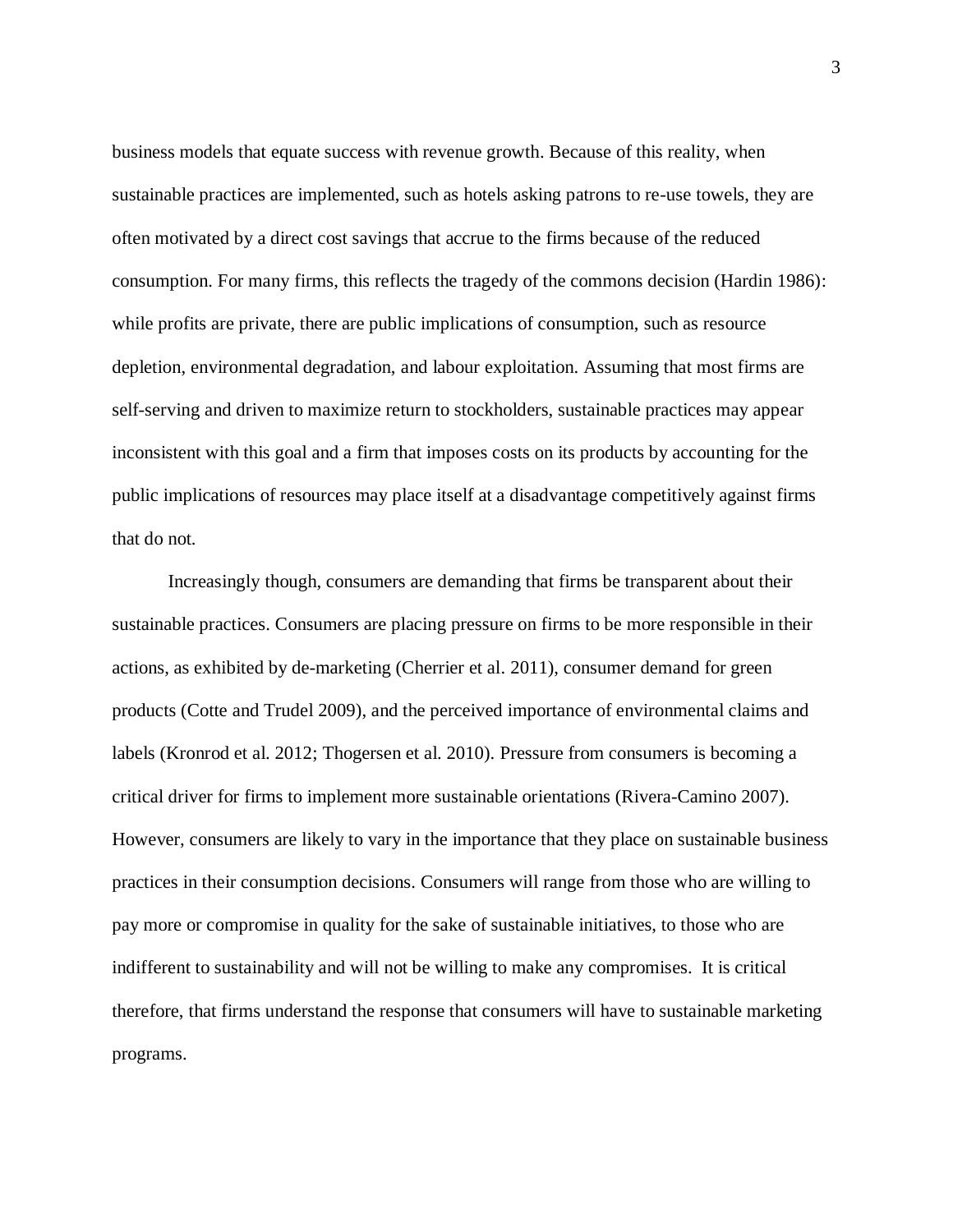This research addresses recent calls for investigations into the importance of sustainability and the pressure that consumers may exert on firms to be more sustainable. Kotler (2011, p. 133) notes that major pressure for changing marketing practices may come from consumers themselves. "Consumers are the ultimate power brokers. Marketers have viewed consumers as choosing among brands on the basis of functional (Marketing 1.0) and emotional (Marketing 2.0) criteria. But many of today's consumers are adding a third dimension – namely, how the company meets its social responsibilities (Marketing 3.0)." The *Marketing Science Institute* has also specified in their recent research priorities that "Research is needed on consumer responses to social issues and regulatory changes as well as consumers' expectations regarding corporate behaviour" (Marketing Science Institute 2010, p. 3). If consumers are exerting pressure on marketing to be more sustainable then we need a greater understanding of how consumers perceive sustainability. Importantly, existing literature on marketing sustainability does not offer an adequate examination of consumer perceptions of the three pillars of sustainability. This research addresses this gap by elucidating consumer perceptions of sustainability and examining it in the context of multiple attribute decision-making. In doing so, it develops an understanding about how consumers weigh the importance of sustainability in their decision-making relative to other attributes. Further, it examines the importance placed on each of the individual dimensions of sustainability, extending the traditional single dimension focus of past research.

Understanding how consumers perceive sustainable products and practices is important for a number of reasons. First, a better understanding of consumer perceptions will facilitate the design of research that reflects the consumer viewpoint. Second, for sustainable products and practices to succeed, firms must base marketing strategy on the perceptions held by consumers.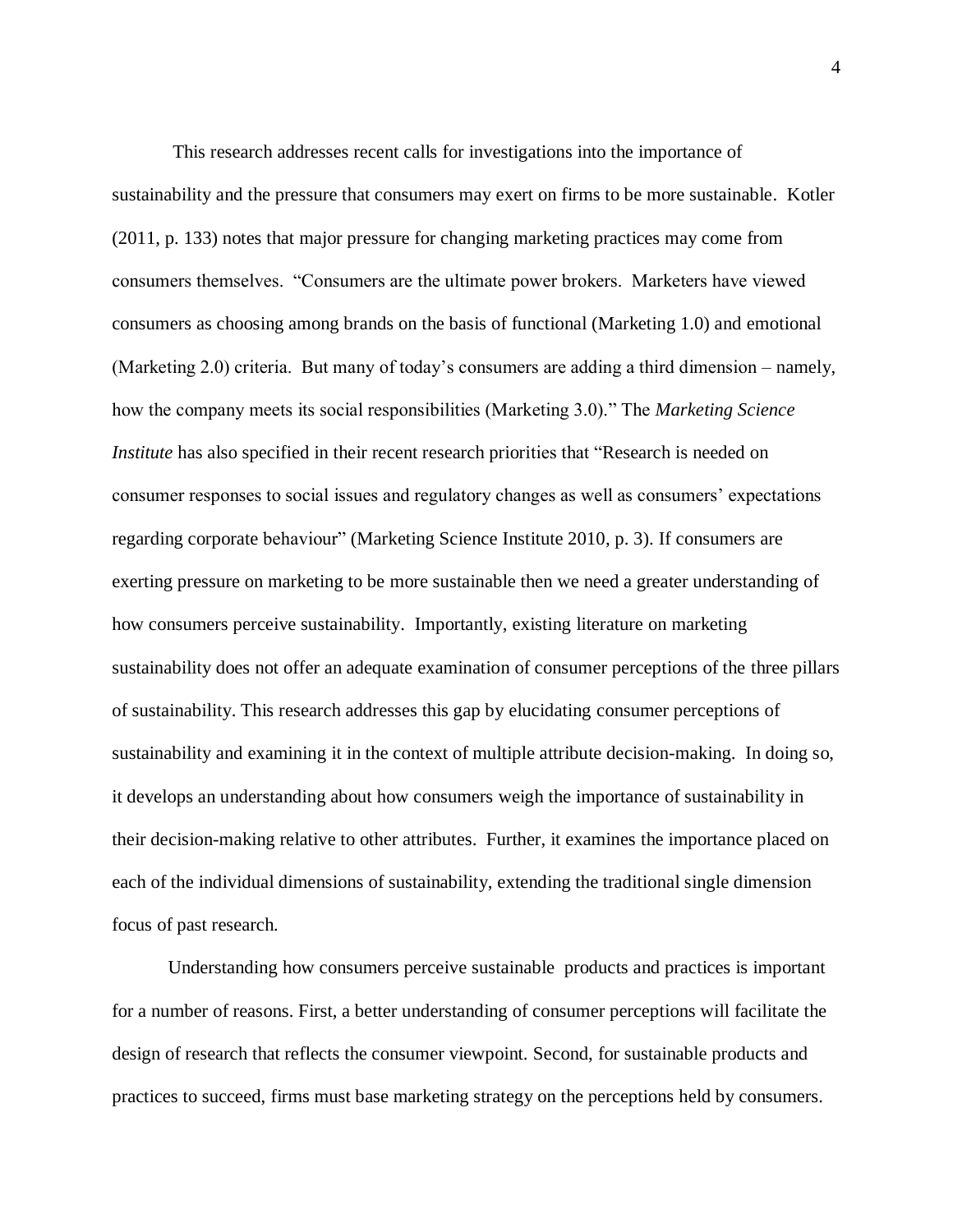Third, as consumers are increasingly powerful and knowledgeable in the marketplace, the importance they place on multiple dimensions of sustainability may wield a greater influence on corporate practices. Using a choice-based conjoint experiment to elucidate the importance consumers place on the dimensions of sustainability and the situational factors of confidence and compromise, this study finds that all three dimensions of sustainability are distinctively considered when consumers make sustainable product choices. The pattern of responses suggest three distinct segments largely identified by their importance weightings of sustainability and compromise. These segments are subsequently identified as *Self Focused, Trend Motivated, and Reality Driven*, and we discuss the significant differences in how they respond to sustainable product attributes.

## **LITERATURE REVIEW**

# *Sustainability*

A theoretical understanding of sustainability dates back to the United Nations conference on the Human Environment and the resultant report *Our Common Future* (Bridges and Wilhelm 2008; Bruntland 1987). This report defined sustainable development as "development that meets the need of the present without compromising the ability of future generations to meet their own needs" (Bruntland 1987, p. 8). While sustainable practices do not view profit as the sole motive, they are not antithetical to business success; instead, sustainability requires a fundamental shift from a focus on immediate unfettered growth (the aim to get big) towards longer-term development (the aim to get better) (Daly 1996). This is generally accomplished through attention to the triple bottom line : environment, social equity, and economic prosperity (Elkington 1997).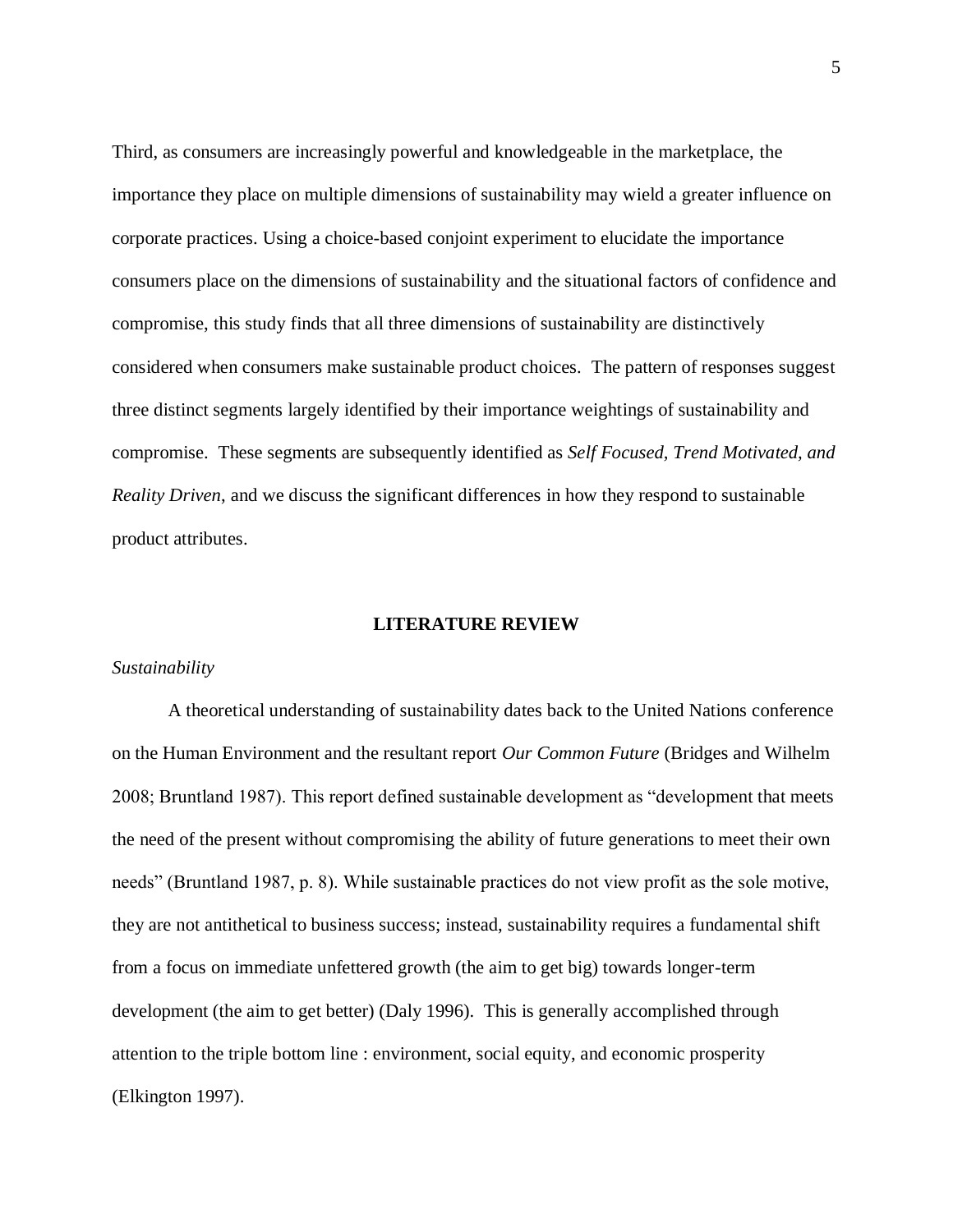As evidenced by recent special issues in the literature (e.g., Journal of the Academy of Marketing Science 2011; Journal of Macromarketing 2010) researchers in marketing have been developing an increasing interest in sustainability. Much of this interest has focused on cultivating the theoretical relationship between marketing and sustainability. Kilbourne, McDonagh and Prothero (1997) suggest that sustainable consumption is a distinctly macromarketing issue that challenges the dominant social paradigm which perpetuates the consumption ideology in marketing. However, marketing researchers have made significant contributions to sustainability literature at a micro level, addressing issues such as such as marketing strategy (Crittenden et al. 2011), government policy (Thørgersen 2005), supply chain management (Closs, Speier and Meacham 2011) marketing education (Bridges and Wilhelm 2008), and sustainable consumption (Prothero et al. 2011).

While the conceptual development of sustainability in marketing literature is generally grounded in the triple bottom line, much of the existing empirical work focuses on analyzing, encouraging, and cultivating the "green consumer" as a market segment (Hunt 2011), often including only the environmental dimension (Choi and Ng 2011; McDonald and Oates 2006) and failing to integrate the social or economic dimensions of sustainability. Environmentally focused work has consistently lacked explicit clarification that it is in fact 'environmental sustainability' that is being examined (e.g., Ritch, Brennan and MacLeod 2009; McDonald et al. 2009). However, a complete understanding of sustainability requires that we investigate the salience of each of these dimensions to consumers when weighing product decisions.

#### *Sustainability as a Product Attribute*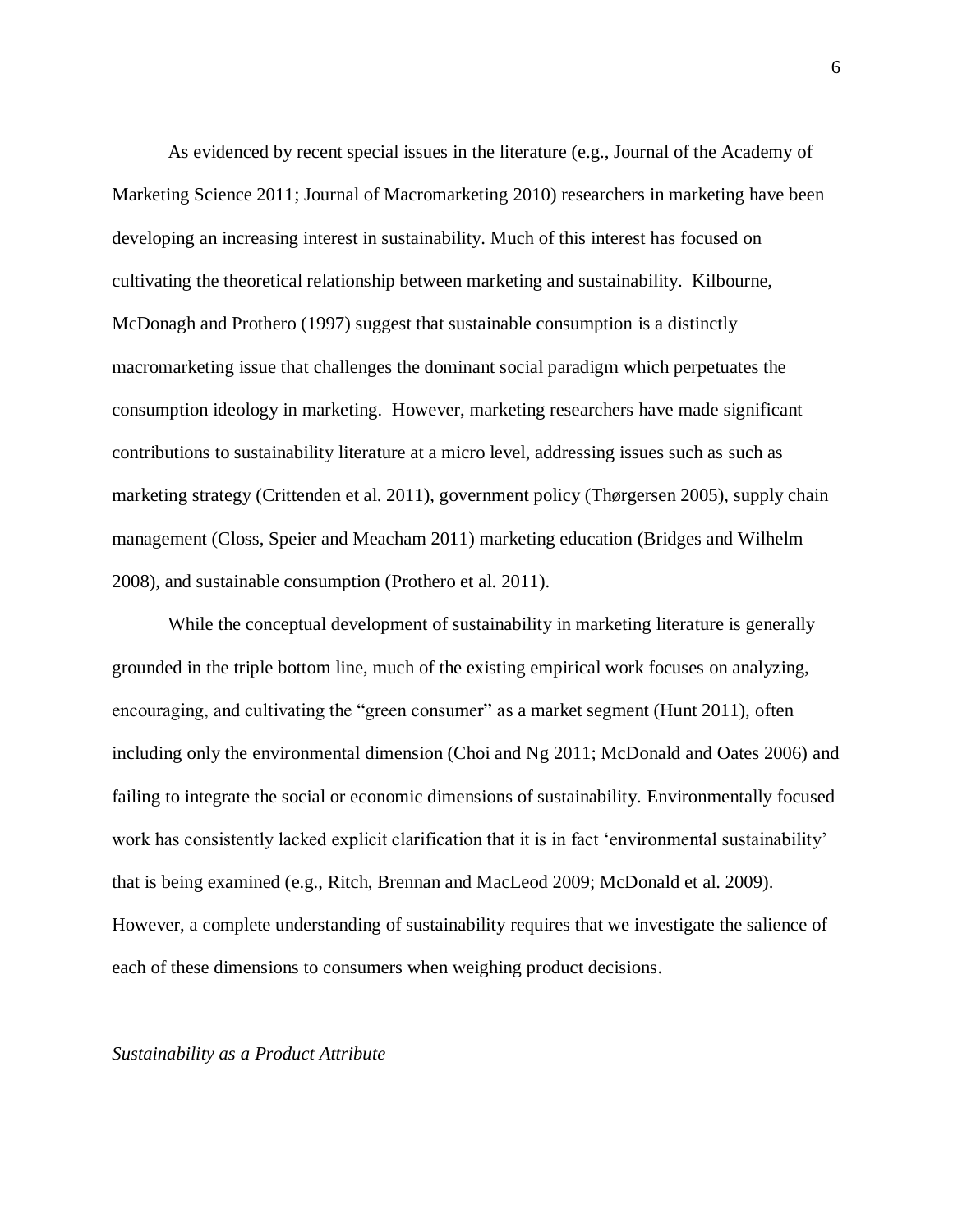Consumers form attitudes about products as a function of multiple attributes leading to costs and benefits of differential desirability to individuals in the market (Fishbein 1967). Overall these attitudes reflect the net resolution of an individual's cognitions about the degree to which given objects possess certain attributes weighed by the importance of each attribute to the individual (Wilkie and Pessemier 1973). Growing evidence demonstrates that consumers value sustainability as a product attribute (Cotte and Trudel 2009) and ultimately as one of a bundle of attributes that lead to product preference. Theoretically, this preference can be rooted in the notion that consumption serves as a vehicle of self-expression (Aaker, 1996) and that consumers choose products that are consistent with their own self-concept (Sirgy 1982). Sustainability attributes will be particularly relevant to consumers when self-image congruence exists, that is, when there is a cognitive match between consumers' self-concept and product image (Sen and Bahattacharya 2001; Sirgy 1982). Therefore, the incorporation of sustainability attributes will influence buyer behaviour as they provide a positive and meaningful social identity to consumers, thereby adding value to the product (Bhattacharya and Sen 2003; Choi and Ng 2011; Mohr and Webb 2005).

Incorporating sustainability as a product attribute is of interest to consumers, marketers, and policy makers alike. Current marketing research identifies that one in three consumers say they don't know how to tell if sustainable product claims are true, and thus many consumers are now seeking to verify claims by reading packaging and turning to research (Green Seal 2009). Firms are unsure about how to address consumer demand for sustainable products, as the potential for damaging reputations increases with the concern that consumers will perceive sustainability claims as exaggerated or not credible (Ottman 1992). The current research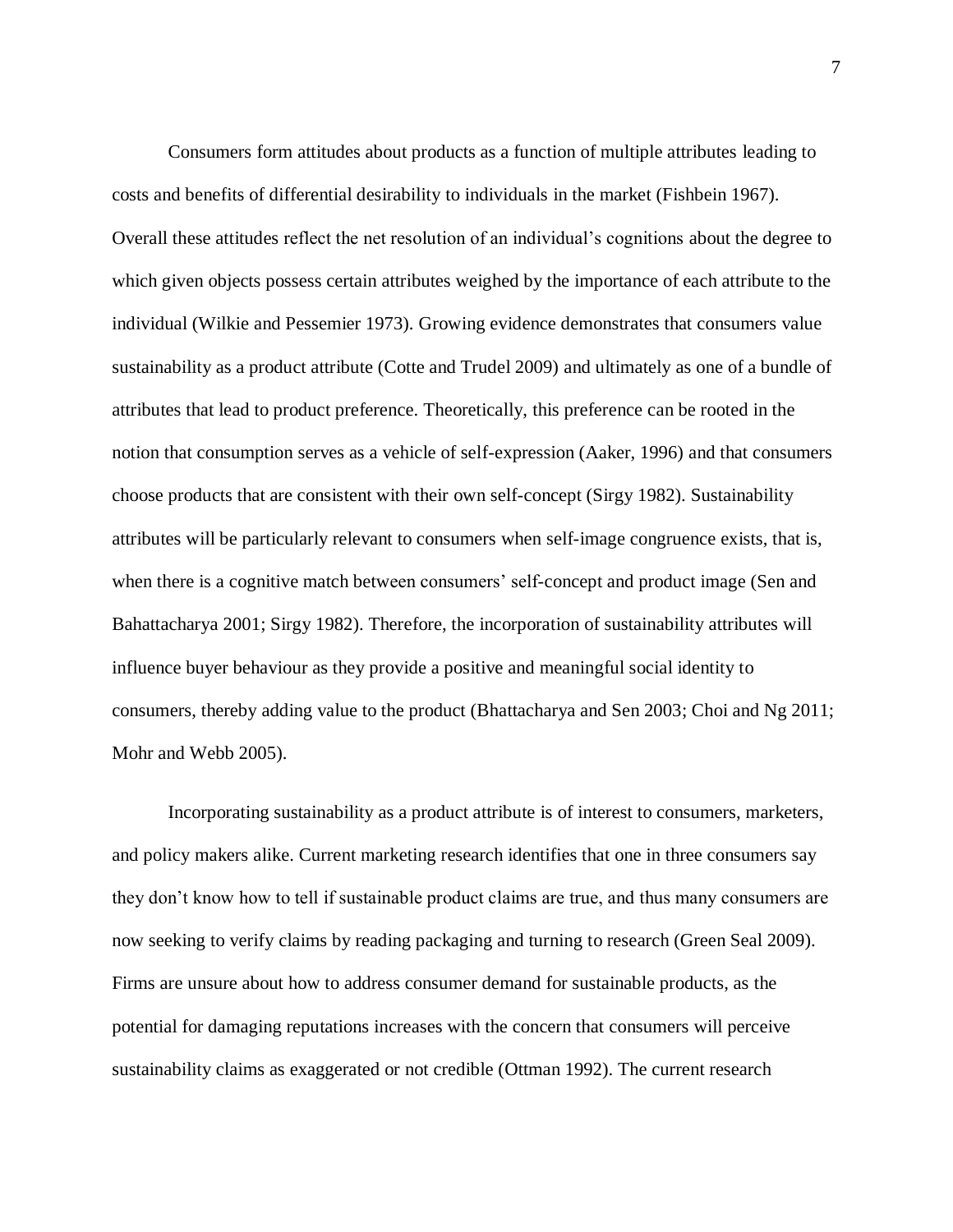examines the importance of multiple dimensions of sustainability to consumers, and highlights the different priorities of consumer segments when multiple attributes are considered in a product context.

#### *Compromise and Confidence*

While sustainability and 'green' consumer literature has addressed the individual differences between consumers, there is much less research that addresses the situational conditions under which consumers make sustainable product purchase decisions. Most consumers identify themselves as 'green consumers', that is, when they are faced with a choice between two products that are identical in all other respects, they would choose the environmentally superior one (Kardash 1974). In other words, when sustainable options require little effort on the part of consumers, most recognize the value in making these positive contributions. However, most consumers perceive that sustainable product options require some sort of compromise, either in time, quality, effort, or durability. For example, when a recycling bin and a garbage bin are side by side, consumers will generally recycle their bottles. However, if recycling requires the consumer to hold on to the bottle for an extended period and seek out a recycling bin, many consumers will simply throw away the bottle. While most consumers identify themselves as green, in practice, consumers' willingness to engage in sustainable choices will be affected by situational factors external to the individual (Peattie 2001). Therefore, instead of trying to understand the consumption of sustainable products solely by understanding the purchaser, we must also put the purchaser in context and understand the purchase situation. We present two situational variables associated with the purchase situation that are expected to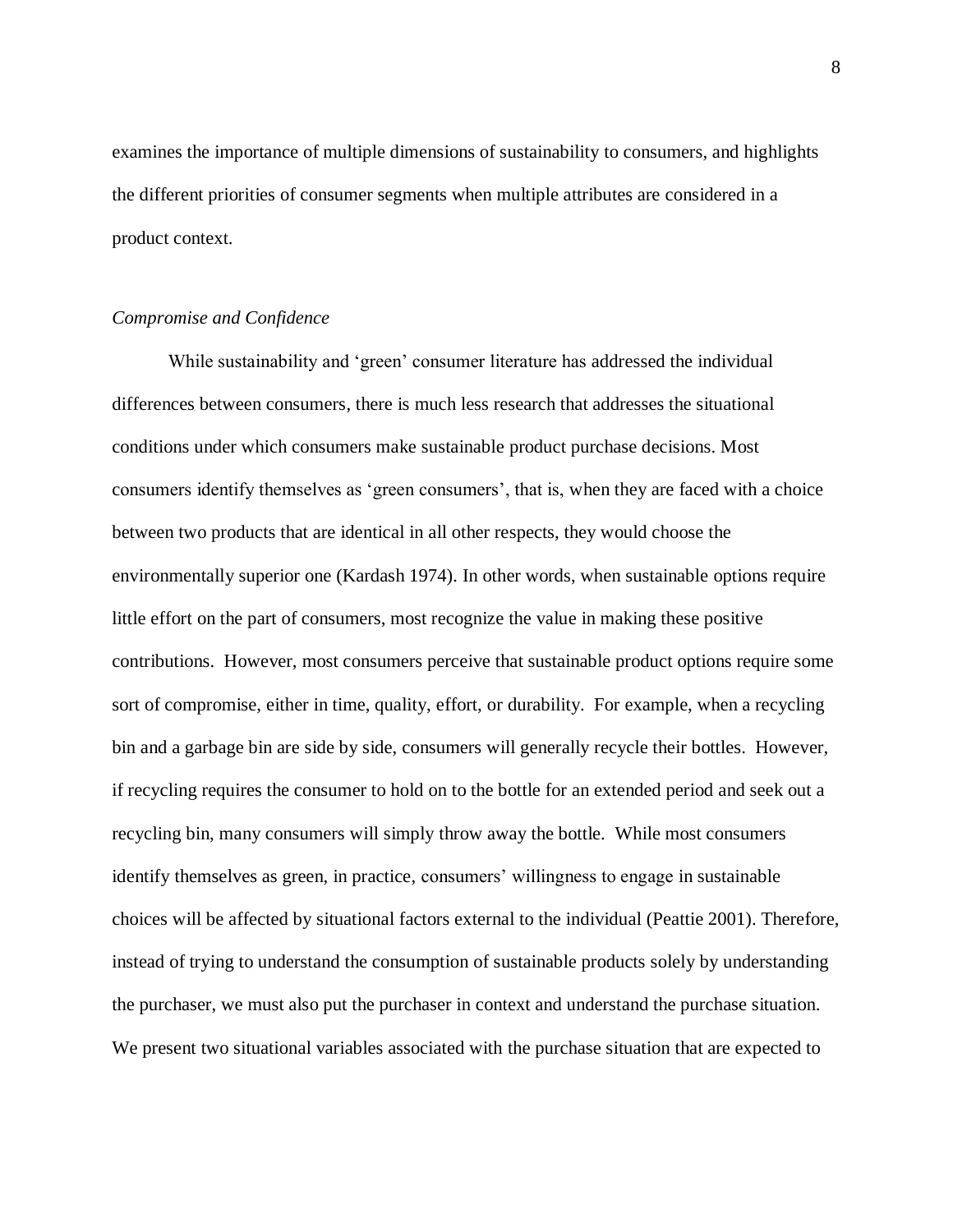impact consumer's willingness to make sustainable product choices: the *compromise* required and the level of *confidence* that the action will make a difference (Peattie 2001).

The compromise construct suggests that consumers must often give something up with sustainable products (Peattie 2001) and this compromise may be financial, performance, or convenience. Confidence represents the certainty for the decision maker that their action will make a difference in one of three ways: the product addresses a real problem, the company's offering has improved sustainability performance; or purchasing the product will make some sort of material difference. McDonald and Oates (2006) and Peattie (2001) suggest that the levels of both compromise and confidence that consumers experience in the purchase situation help elucidate consumers' purchase behaviour with sustainable products. Therefore we propose that compromise and confidence will be central factors when consumers are in a sustainable product context, and the value placed on these situational factors will give rise to different consumer segments.

This research seeks to provide evidence that consumers understand, and operationalize sustainability as a multi-dimensional concept. We propose that each of the three dimensions (environmental, social, and financial) will influence consumer decision-making. We also expect that the extent to which consumers consider the confidence and compromise in the purchase context will be significant factors in determining distinguishable consumer segments in response to sustainable product decisions.

#### **METHOD**

A sample of 161 undergraduate marketing students (43% female; 93% aged 18-24) participated in the study in return for partial course credit. Undergraduate students were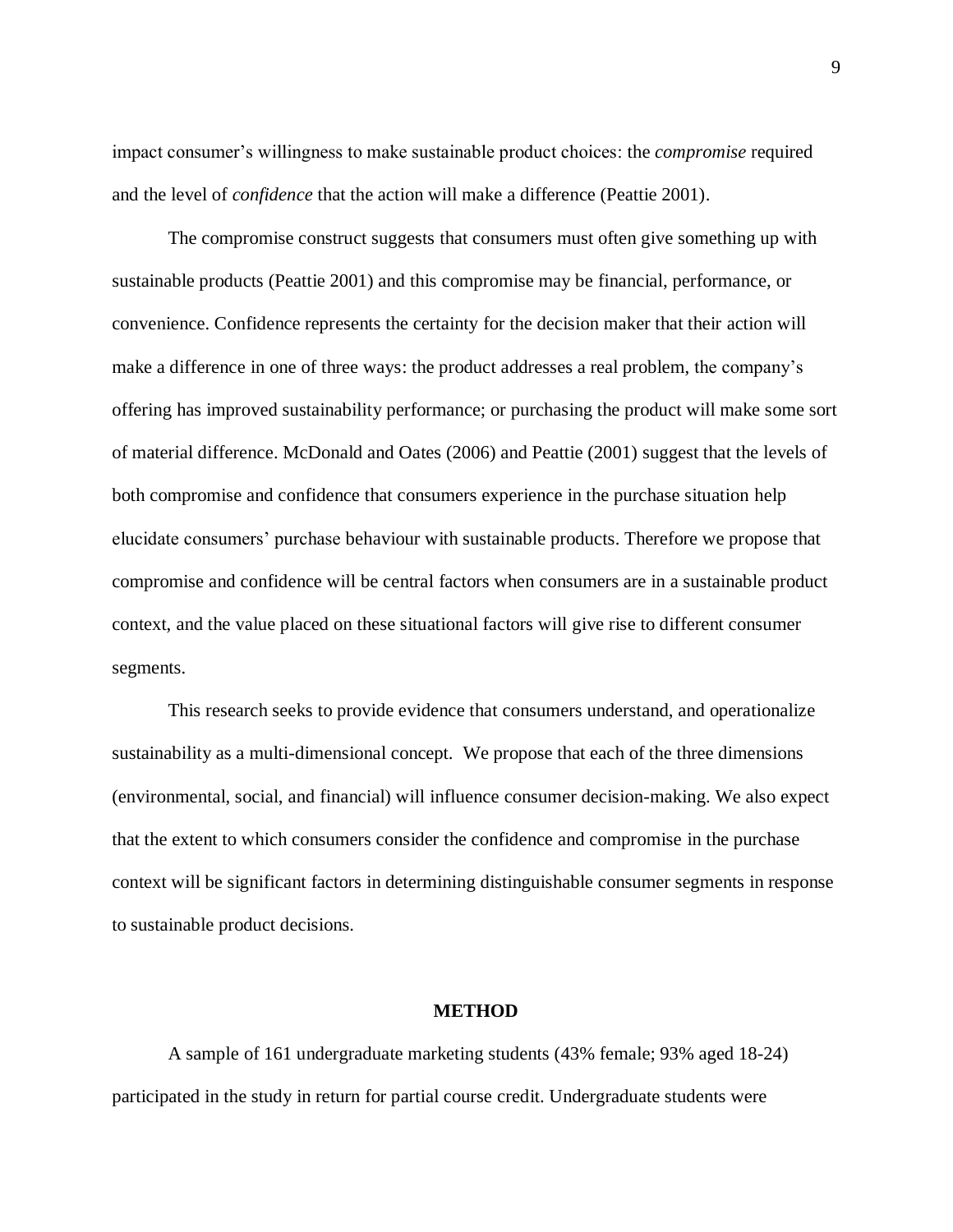considered appropriate for this study for three reasons. First, undergraduate students are relatively unencumbered by family and life obligations; therefore they are one of the most likely groups to have an interest in travel. Second, students belong to the millennial generation that is particularly interested in, and thoughtful about, sustainable practices (Euro RSCG Worldwide 2011). Third, the sample's homogeneity with respect to age is desirable because respondents were more likely to demonstrate similar interest and involvement with the product category. Participants completed the study on computers in a lab based experiment setting; with the stimuli choices randomized using Sawtooth Software. In the scenario, participants were told that a park system was reviewing its transportation options. They completed 15 choice tasks, choosing the transportation scenario they preferred most from each choice set. Demographic data was collected and participants completed New Ecological Paradigm (NEP) scale as a measure of environmental attitudes (Dunlap et al. 2000).

# *Research Design*

A choice-based conjoint methodology was selected for this study to allow participants to weigh the relative importance of sustainability, compromise and confidence attributes in a purchase context, and conclude which attribute levels are most/least desirable (Green and Srinivasan 1990; Carroll and Green 1995). Conjoint experiments examine the structure of consumer preferences, such that when a consumer is forced to trade-off between attributes the consumer's choices can be broken down into a combination of part-worth utilities provided by the different attributes of the products (Raghavarao, Wiley and Chitturi 2011).

The conjoint choice sets were established using a computer-generated design that accounts for orthogonality, minimal overlap, and level balance (Huber and Zwerina 1996). A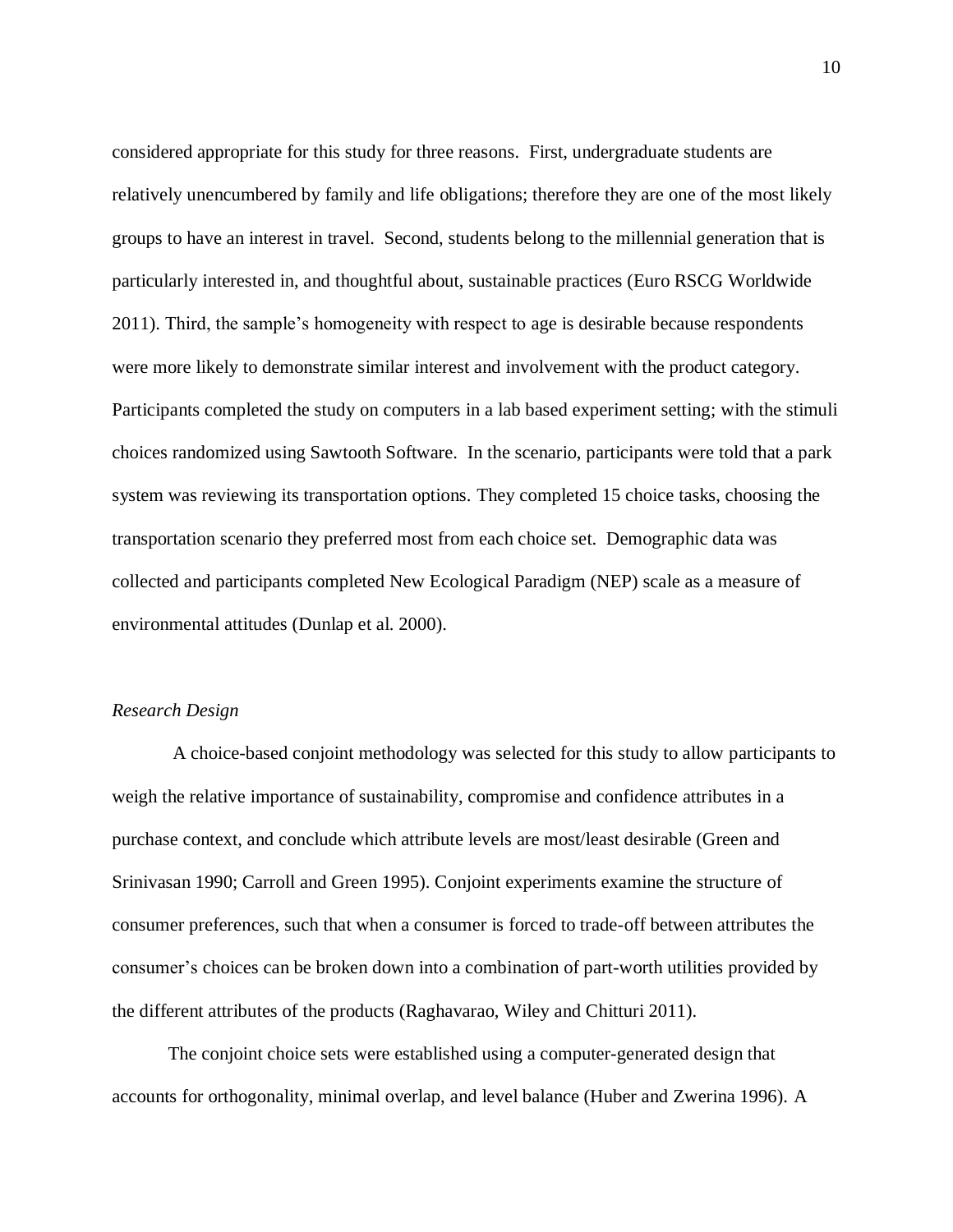balanced-orthogonal approach was used to maintain efficiency in the design, while allowing more precision in the estimation of potential interaction effects (Sawtooth Software 2008). The design tests generated standard errors of less than 0.036 for each attribute level, exceeding the suggested guideline of no larger than .05 (Sawtooth Software 2010). Each choice set consisted of 2 scenarios, and a full-profile design was used with each scenario containing information on all 10 attributes.

The attributes were selected to explore the relative importance of the dimensions of compromise, confidence, and sustainability in a multi-attribute product context. Specific attributes of compromise (financial; performance; convenience) and confidence (problem recognition; commitment of company offering; perceived effectiveness) were drawn from Peattie (2001). Three sustainability attributes were incorporated from the literature following the 'triple bottom line' (environmental; social; economic dimensions). Each of these attributes was operationalized at three levels: low, medium, and high. The levels were then pre-tested for perceived differences. The 'transportation' attribute was a proxy for choosing the 'sustainable' option, with two levels – taking the shuttle bus versus driving one's own vehicle into the park (Table 1). Support for operationalizing the shuttle bus as the 'sustainable' option can be found in recent reports on public transit as an energy conservation and emission reduction strategy (Litman 2011) and efforts by the National Park Foundation in researching and implementing alternate means of transit (National Park Foundation 2012).

<<Insert Table 1 about here>>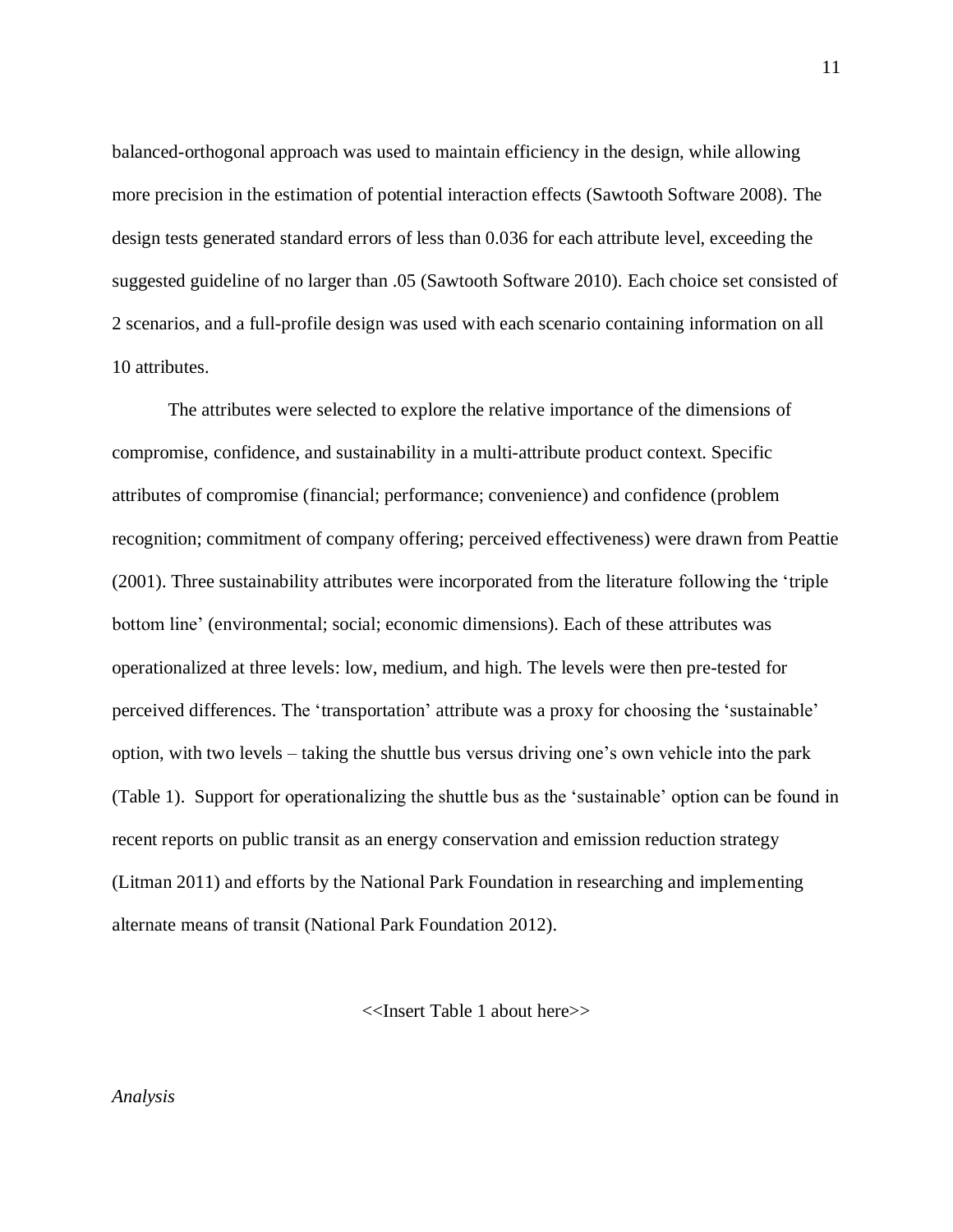The choice data were analyzed using a Hierarchical Bayes estimation method. This method enables the estimation of individual-level utility functions for participants on the basis of only a few product choices by each individual, rather than analyzing solely at the aggregate level (Allenby and Ginter 1995). Conducting the analysis at the individual level increases validity and improves the predictive ability of the data (Sawtooth 2009). Average part-worth utilities and average importance scores for the sample were calculated. The importance scores were then used to cluster participants. Demographic data did not contribute to differences in clustering, and are therefore not discussed further.

#### **RESULTS**

The reported importance scores (Table 2) were calculated from the range of the partworth utilities in each attribute, and indicate the level of importance participants placed on each attribute in making their decision. The results indicate that overall, sustainability had the greatest influence on the participants' choices, with a total average weight of 47.72. The fact that environmental is the heaviest weighted dimension of sustainability (22.91) is not surprising given the societal and academic focus in this area. This result provides support for the attention that is paid towards the environmental dimension. However, given the range of weightings across sustainability dimensions  $(11.29 - 22.91)$ , it becomes evident that the need to differentiate between dimensions is clear. Also of importance is that the average importance scores of both the social (11.29) and economic (13.52) dimensions of sustainability are considerably strong relative to other attributes in the study, fourth and third overall respectively. Results indicate that each of the three sustainability dimensions held substantial weight in participant decisionmaking, finding support for the argument that research and marketing materials that have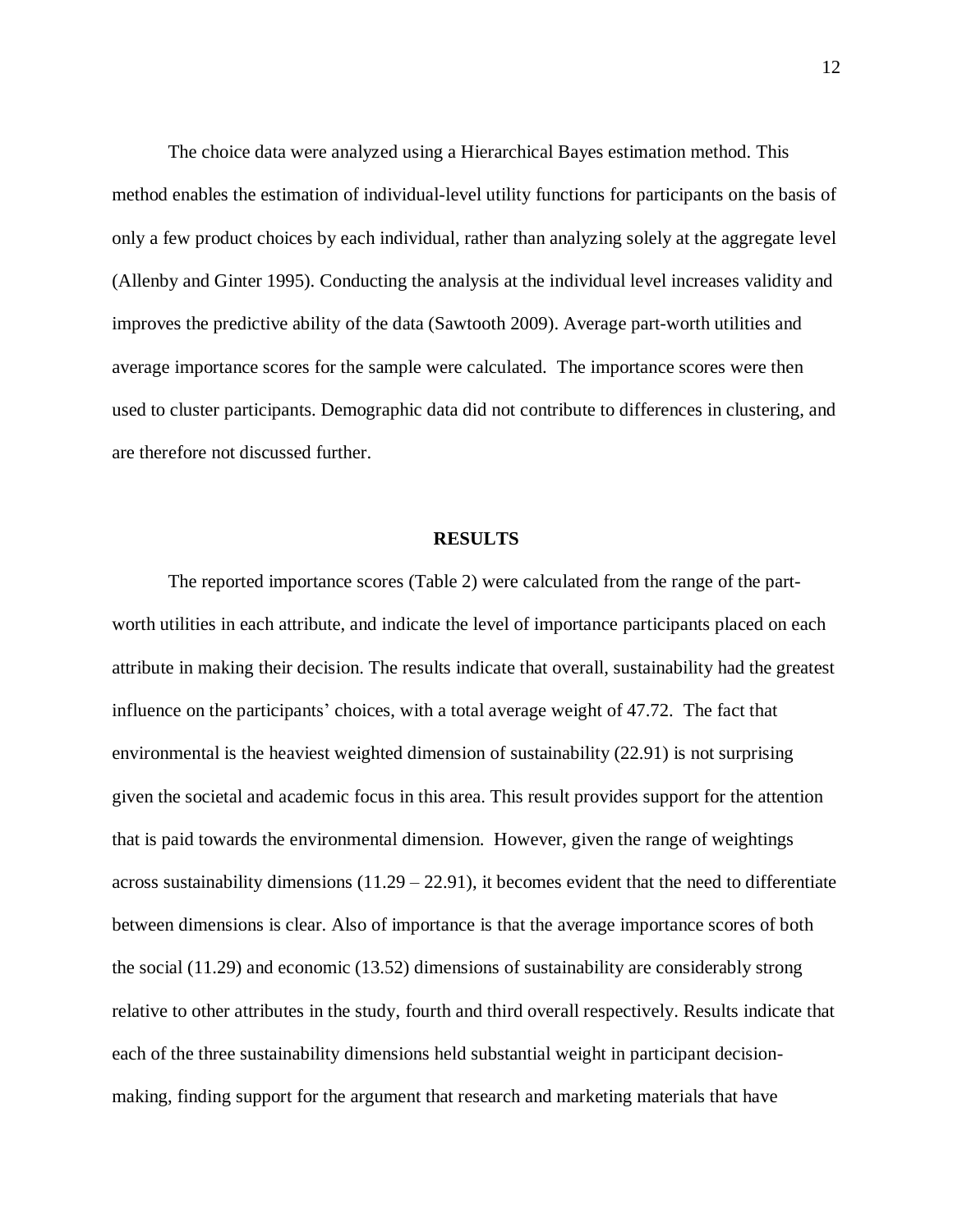neglected these dimensions of sustainability may be underestimating their importance to consumers.

<< Insert Table 2 about here>>

Compromise was considered the second most important construct to participants (34.02). Of the three dimensions of comprise, financial was weighted the most heavily (15.30), and was the second ranked attribute overall. This finding supports the attention in the sustainability literature to constructs such as willingness to pay and pricing (Simpson and Radford 2010). However, other dimensions of compromise were also noteworthy in influencing participant decisions. Performance held slightly more influence than convenience (fifth and sixth overall, 9.59, 9.13 respectively). These findings support the contention that the amount of compromise required by consumers is an important consideration in the purchase context (e.g. Peattie 2001).

Confidence was the third most important construct to participants (11.82). Each of the confidence attributes weighed less heavily in participant decisions than many of the other attributes in the study, ranking seventh (company commitment, 4.47), eighth (problem recognition, 4.12), and ninth (perceived effectiveness, 3.23). These findings seem to indicate that the level of confidence, regardless of the sub-dimension, is less influential to participants than sustainability or compromise. The lack of influence of the confidence construct is surprising, given the established literature supporting the relevance of concepts such as perceived consumer effectiveness (Kinnear, Taylor and Ahmed 1974) and company commitment (McDaniel and Rylander 1993). It is possible however, given the operationalization of the attributes, that the confidence attributes were influenced by a *tangibility effect* (Horsky, Nelson and Posavac 2004),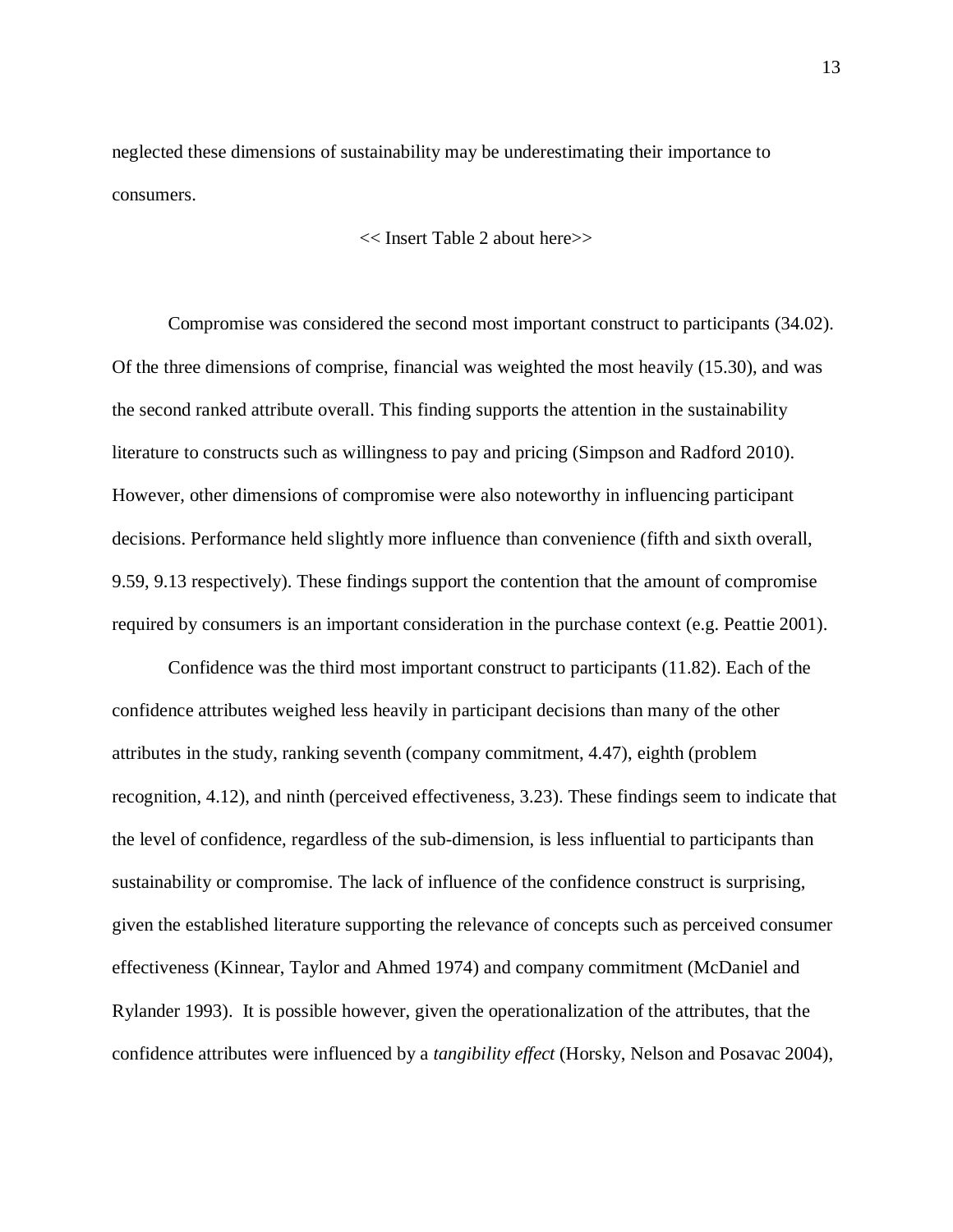whereby there is a tendency for tangible attributes to be weighted relatively more heavily than intangible attributes in choice tasks.

The least weighted attribute by participants was the actual transportation option in the scenario (i.e., shuttle versus vehicle; 6.43). The average part-worth utilities indicate that, in general, participants preferred driving their own vehicles to taking the shuttle (15.15, -15.14). Further, a market share simulation (Table 3) demonstrates that overall the preference is for driving one's own vehicle and high sustainability (60.20%), but when sustainability is compromised, the preference sharply decreases (1.81%). This market simulation result provides supports the contention that sustainability can add value to a product (Bhattacharya and Sen 2003; Mohr and Webb 2005).

#### <<Insert Table 3 about here>>

#### *Segmenting Responses to Attributes*

Self-image congruence (Sirgy 1982; Sen and Bhattacharya 2001) and situational elements (Peattie 2001) are likely to give rise to clearly discernable segments of consumers, as the degree to which certain attributes are weighted as important and desirable for the 'self' will differ by individual (Wilkie and Pessemier 1973). The second stage of analysis employed a cluster method (Silayoi and Speece 2007), using a *k*-means cluster to estimate the cluster means and assign each case to the cluster for which its distance to the cluster mean is smallest. To determine the clusters, the individual level importance weights for each of the dimensions of sustainability, compromise, and confidence were analyzed. The cluster centres converged after 12 iterations, with minimal change after three iterations, resulting in the final interpretation. Figure 1 shows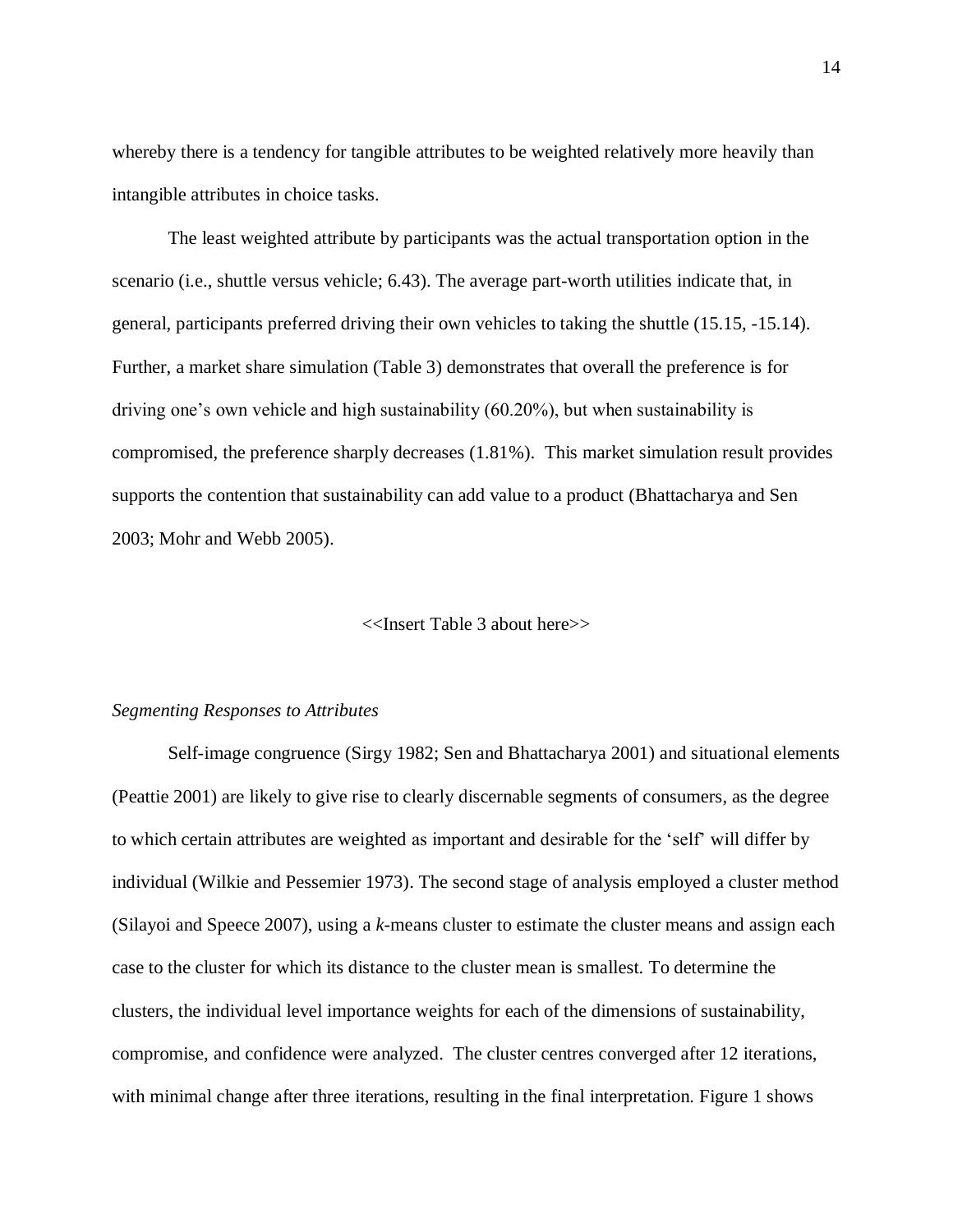the patterns of importance using the summed cluster centres across the three segments on each of the upper-level attributes included in the study. Table 4 indicates that the segmentation scheme derived from the cluster analysis is valid, as the *F* ratios computed via ANOVA analysis revealed that the clusters differ significantly on each of the nine importance weights. The observed significant levels indicate three distinct segments largely identified by their weightings of sustainability and compromise. We have consequently named these segments '*Self Focused,' 'Trend Motivated,' and 'Reality Driven.'* 

#### <<Insert Figure 1 and Table 4 about here>>

The *Self Focused* segment of consumers consists of those who are focused on the potential compromises required of them in a purchase situation, and consisted of just under one third of the sample (32.3%). These participants placed greater importance than the other segments on all three dimensions of compromise, indicating that the impact of their decision on the self, whether cost, convenience, or performance, is particularly important. This segment is particularly self-oriented and determines behaviours based on what is most appealing to the individual and places less importance on the benefits to society (Hardin 1986). While these participants are not necessarily resistant to making sustainable choices, their priority is 'me first, then the world,' and they weighed the sustainability dimensions lower than other segments. The *Self Focused* segment nonetheless places substantial weight on sustainability dimensions. This overall influence is consistent across segments, and each segment places the largest weighting on environmental sustainability. This result is not unexpected, given the attention in the media to environmental sustainability. Regardless it is interesting to consider that people focused their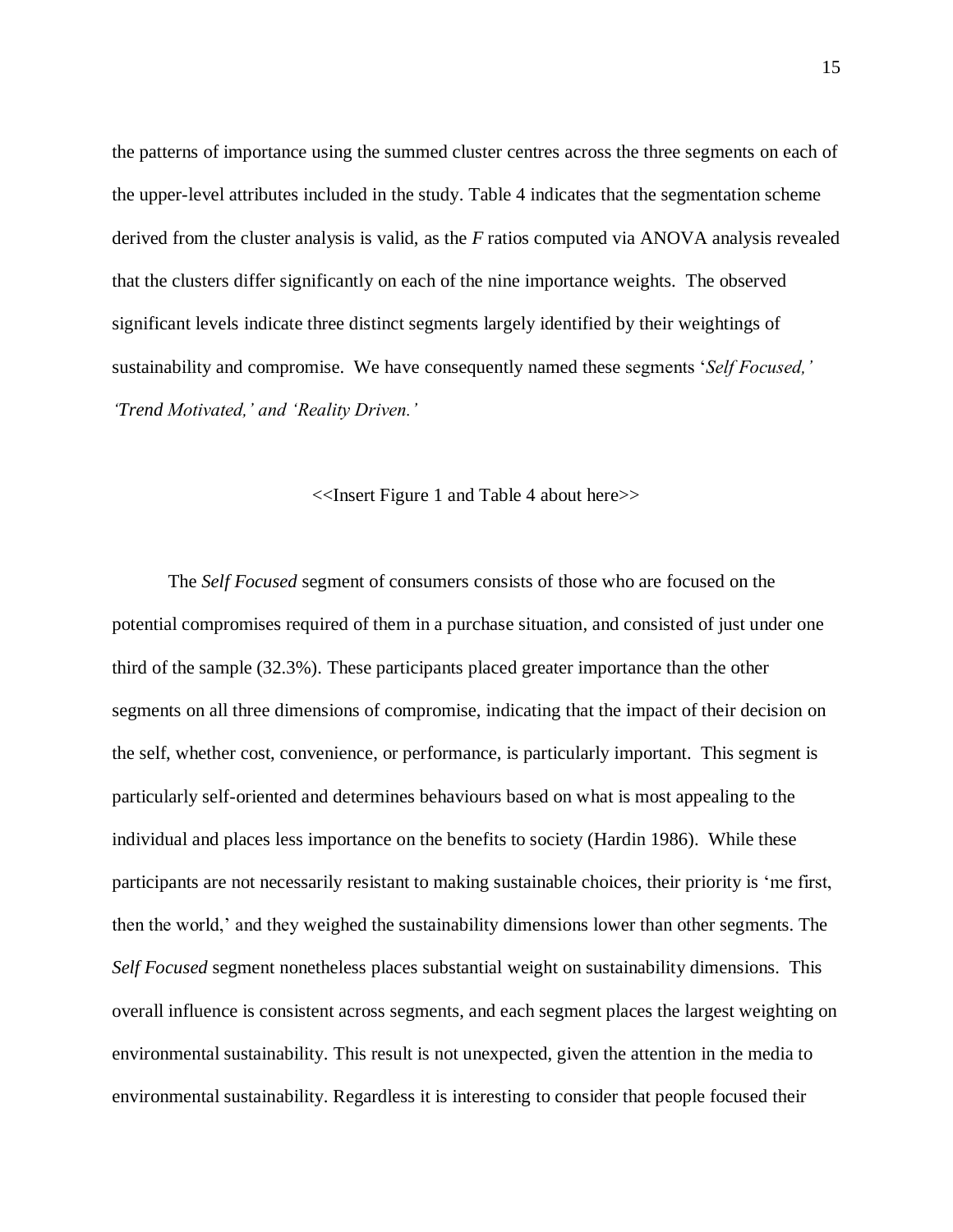attention more on the environment than on social sustainability of the local community or economic sustainability of the park. Further, this segment was moderately concerned about confidence in the impact of the action, suggesting that while they, as individuals, would rather not compromise for sustainable products, if they do compromise, they want to be sure that this will make an impact.

The *Trend Motivated* segment places the greatest weight on environmental sustainability, and is higher in their consideration of both environmental and social sustainability relative to other segments. They account for the smallest segment of the sample at 28.0%. The substantial focus on the environmental dimension indicates that this segment has a desire to support environmental sustainability with their actions. However, this segment also focuses the least on compromise attributes, signalling a desire to make sustainable choices regardless of compromises that they must make. Further, the confidence importance scores for this segment are decidedly lower than for other segments. Taken as a whole, these results suggest that *Trend Motivated* participants are riding the sustainability bandwagon, rather than deeply committed to environmental sustainability. As noted by Prothero et al. (2010, p. 150) "In many ways, environmental issues have become trendy, mainstream, and commodified." Being environmentally responsible is no longer seen as in the domain of fringe elements and instead is more visible and accepted as celebrities like Leonardo DiCaprio are seen driving a Toyota Prius or a Fisker Hybrid. However, it appears that because of the high visibility, many consumers engage in sustainable practices because it is the trendy thing to do, and not because of any deeper underlying interest. Drawing on involvement and persuasion literature (e.g., Bloch and Banjeree 2001; Petty and Cacioppo 1988) it would be expected that consumers who are more concerned with the issue would rely on complex cues like confidence in their decision-making rather than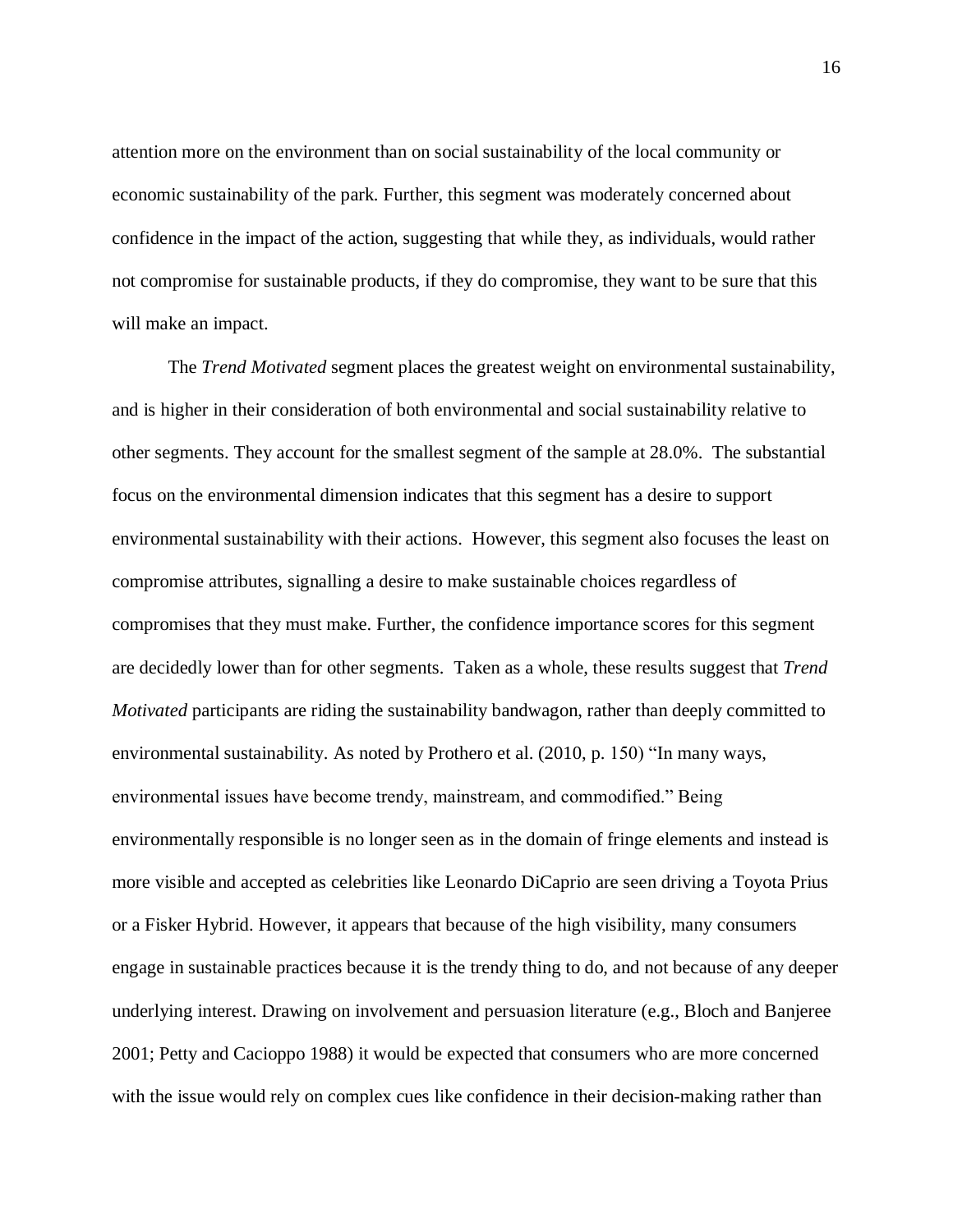the more easily interpreted compromise attributes. The lack of weight placed on confidence dimensions therefore leads to the likelihood that those who are *Trend Motivated* have accepted the sustainability claims at face value, and aren't questioning the actionable influence of the purchase decision. It appears that those who are *Trend Motivated* are latching onto the most trendy sustainability dimension (environmental), but lack depth in their consideration of the more complex elements of the message in decision-making.

The *Reality Driven* segment was the largest cluster of participants at 39.8%. While the environmental sustainability of the offering remains strongly influential, these participants approached product decision-making with a more balanced representation of the full scope of sustainability. Economic sustainability was important to the *Reality Driven* segment, suggesting a pragmatic approach to sustainability through the recognition that the long-term economic sustainability of the park was valued. Compromise remained central to these participants, although moderately so relative to others. The *Reality Driven* segment demonstrated a willingness to compromise to attain a more holistically sustainable product. This segment was also the most concerned with the confidence dimensions, leading to the interpretation that these consumers are valuing sustainability to the extent that they have (or lack) confidence in the attribute. This finding implies that the largest segment of consumers are those who had heightened levels of elaboration in the decision (Petty and Cacioppo 1988), demonstrating that they weren't taking the claims at face value, and instead were relying on more complex cues and the difference the actions were likely to make. Importantly, this segment demonstrates the need to integrate multiple dimensions of sustainability in future research, as the balanced weight of the dimensions in the largest participant segment illustrates the evident influence of more than 'environmental' sustainability.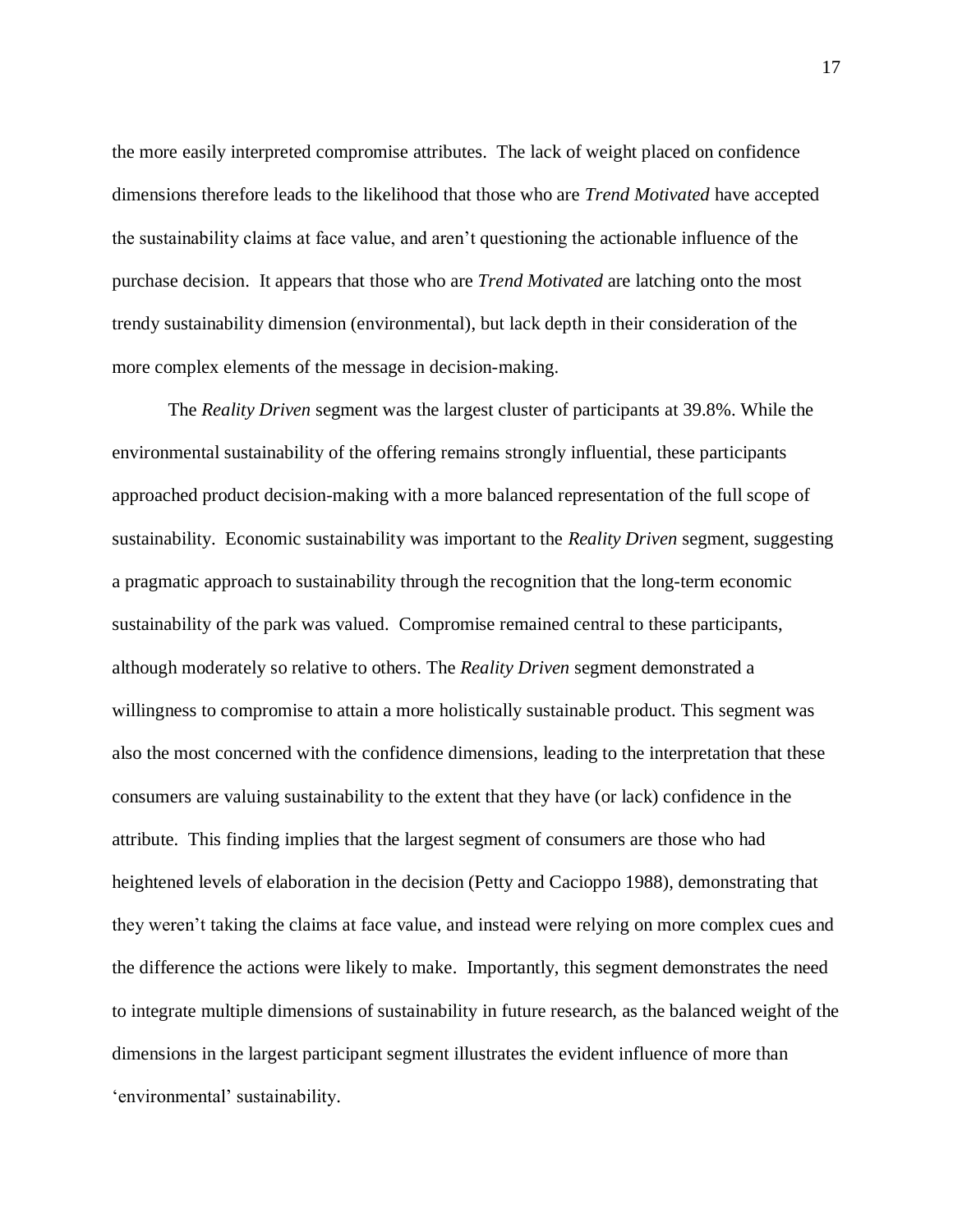In the final stage of analysis, between-segment differences on the level of preference for driving one's own vehicle were examined. The individual importance scores from the transportation choice attribute were considered as the dependent variable. An ANOVA reveals significant differences on the importance placed on the transportation option (F(2,158)=9.266, *p* < .001). Tukey post-hoc tests reveal that *Self Focused* participants (*M* = 7.533) were significantly more concerned with driving their own vehicle than the *Reality Driven* (*M* = 4.331;  $p < .05$ ), consistent with their higher importance placed on convenience and performance. The *Trend Motivated* ( $M = 9.316$ ) were also significantly more concerned with driving than the *Reality Driven* (*p* < .001), supporting the interpretation that the *Trend Motivated* segment is more interested in paying 'lip service' to sustainability than incorporating it into their actions. This finding demonstrates clear behavioural outcome preferences between the segmented groups.

Of note in the analysis is that attempts to segment participants based on NEP score did not provide evidence for the role of environmental values. Given the popularity of this measure as a proxy for an ecological worldview, one would anticipate that at a basic level those who were higher in NEP would select the option with the lower ecological footprint. This was not the case, providing further support for the consideration of situational variables (i.e., compromise and confidence). Segmenting importance scores by NEP did reveal that those high in NEP found confidence slightly less important (3.96 versus 4.59) than those low in NEP. While this may seem counterintuitive, as one might expect those who are higher in environmental values to focus more on indicators of sustainability, it is possible that this indicates consumer cynicism (Helm 2004). Those with higher environmental values may be more likely to question the claims made by firms, and therefore rely less on such information cues when making decisions. These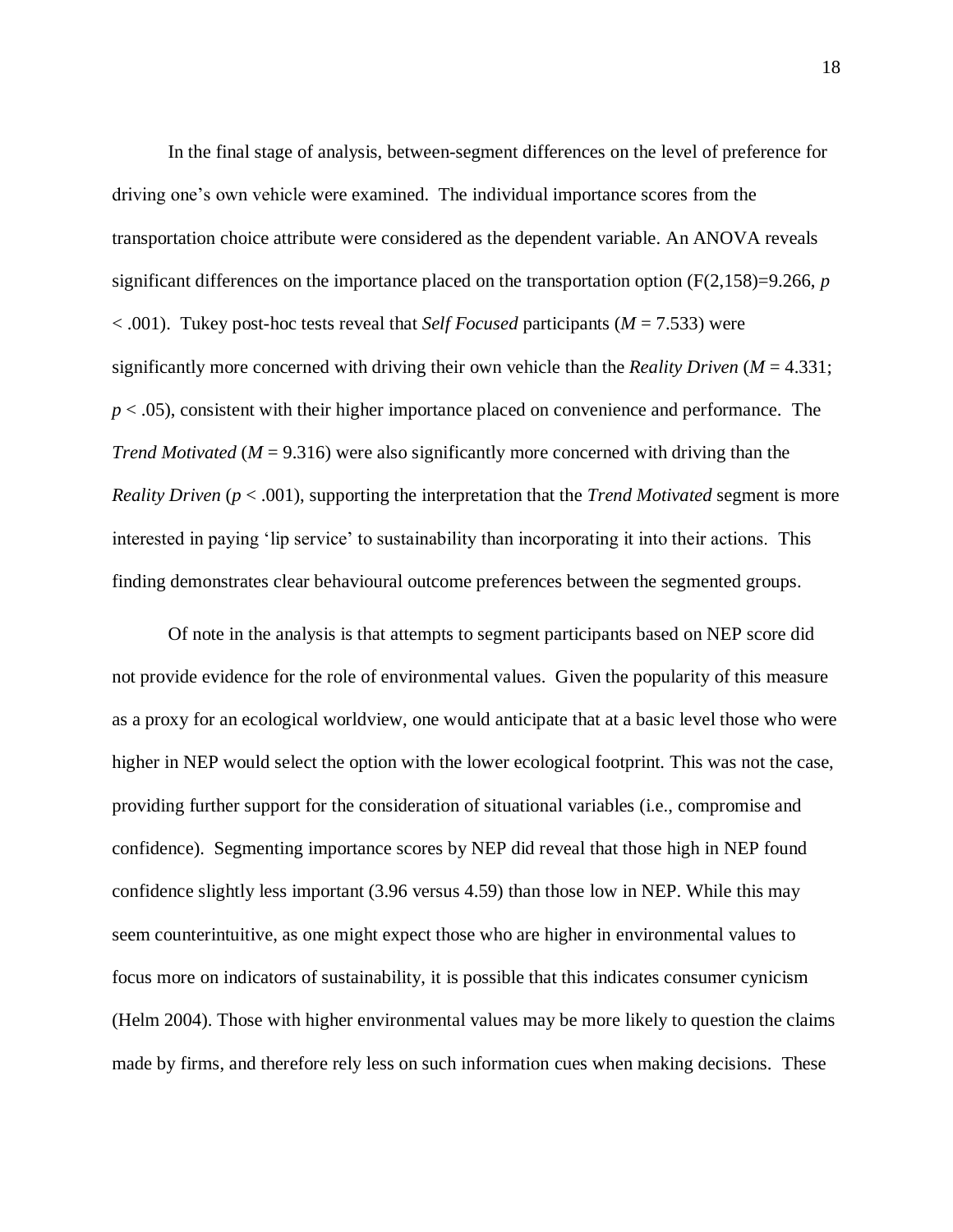findings may also reflect the narrow ecological focus of the measure, rather than on multiple dimensions of sustainability.

#### **DISCUSSION AND IMPLICATIONS**

As firms strive to integrate sustainability into marketing strategy they must consider the way they communicate this attribute to consumers, and the potential for varied perceptions of the construct. This study provides an initial understanding of the influence of multiple dimensions of sustainability to consumers by exploring the importance of the individual dimensions in multiattribute consumer decision-making. The results have important implications for both researchers and practitioners, demonstrating that there is value in considering the influence of consumer confidence, perceived compromise, and all three dimensions of sustainability, on consumer decision-making in a sustainable product context.

Given that marketing managers have some control over product attributes, careful assessment of the cognitive structures held by consumers offers a natural approach to formulating components of marketing strategy (Wilkie and Pessemier 1973). This research examines the cognitive structures of sustainability in consumers when influenced by the external purchase environment. In particular, we show that both the compromise made by consumers and the confidence they have about impact of their actions, will play significant roles in consumer decision-making. These two constructs offer a basis for marketers to engage consumers with sustainable products, and to consider that consumers will differ in the weight they place on each construct. Our analysis draws clear implications on how to market to our identified segments. For example, appealing to *Self Focused* consumers would involve minimizing compromises, particularly emphasizing value through lower costs to the consumer, and focusing on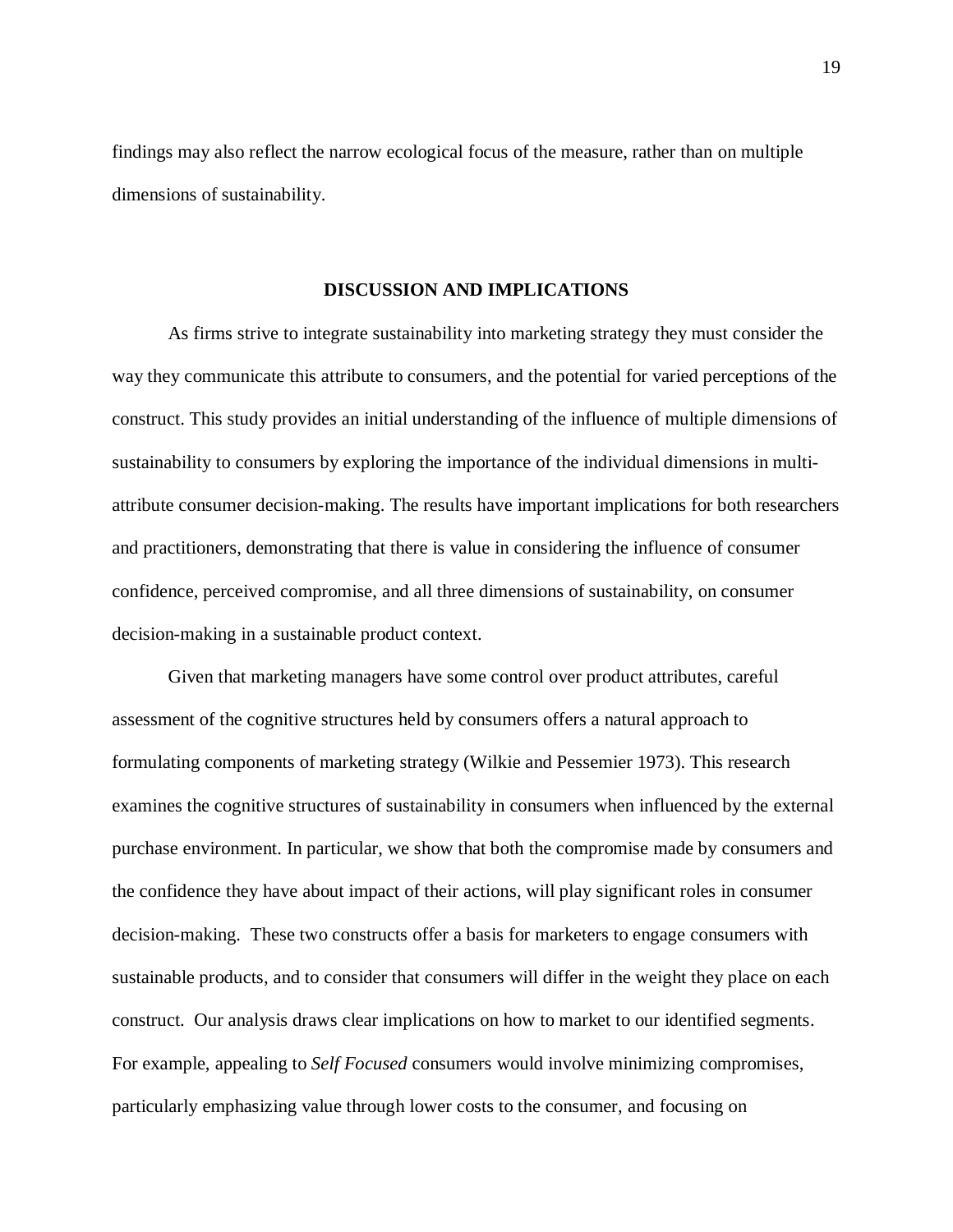environmental sustainability, insofar as it is not at the expense of consumer convenience, product performance, or price. For the *Trend Motivated,* marketers are likely to see the greatest benefit by appealing to consumers based primarily on the environmental sustainability of the product. Finally, for the *Reality Driven* segment an overall sustainability focus will be most effective addressing the long-term viability for the company, the community, and the natural environment. Instilling consumers with confidence that the product will make a difference will be central to persuading this segment.

The consistent presence of the confidence construct in our results should be of particular interest to practitioners. While segmentation results imply that marketing a product based on environmental sustainability would be a beneficial strategy, the small but consistent presence of the confidence construct indicates that firms must legitimize their sustainability claims and instil confidence about the company's actions. Consumers who are inundated with messages of sustainability and 'green washing' are increasingly sceptical of the intentions and impact of sustainable business practices (Lamonica 2009). Increasing consumer confidence via communications is one means of countering some of this skepticism. Each of the three confidence dimensions was important in consumer decision-making, and may offer a means of increasing the confidence consumers have in sustainable products.

Finally, this research provides essential empirical work that is necessary to support the strong theoretical discourse being developed in marketing literature. Recent research in marketing and sustainability has begun to address sustainability from consumption and corporate marketing perspectives (e.g. Mitchell et al. 2010; Sheth et al. 2011), but has lacked an empirical examination of the multiple dimensions of sustainability that exist in the minds of consumers. Our research notably aligns with a review by Chabowski et al. (2011), who emphasize the

20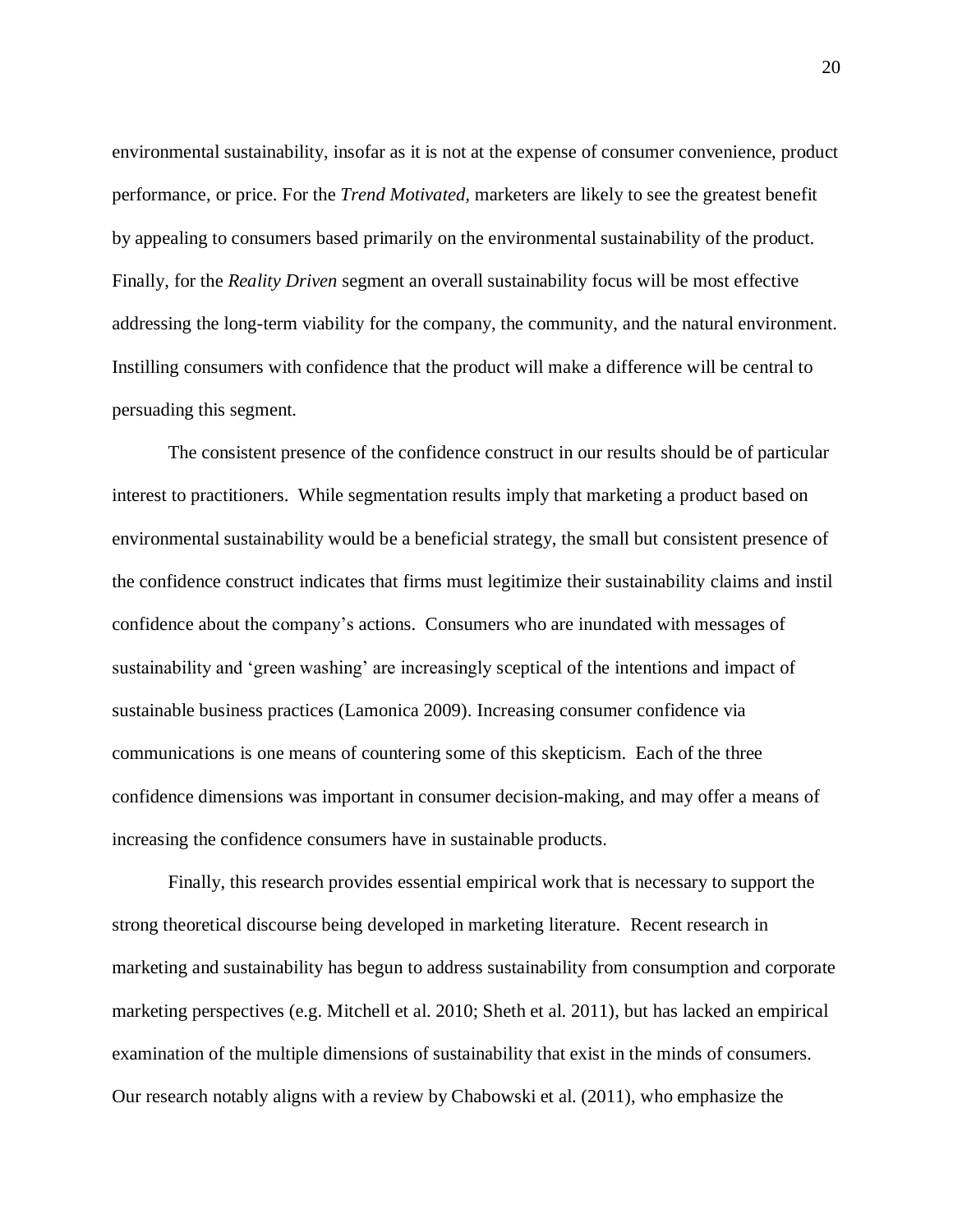importance of research that explores the relative importance of multiple dimensions of

sustainability in shaping consumers' behaviour and argue that the clear distinction between

social and environmental dimensions is imperative for the enrichment of sustainability literature.

#### **REFERENCES**

Aaker, D.A. (1996), *Building Strong Brands,* The Free Press, New York, NY.

- Allenby, G.M. and Ginter, J.L. (1995), "Using extremes to design products and segment markets," *Journal of Market Research,* Vol. 32, pp. 392-403.
- Bansal, P. (2005), "Evolving sustainably: A longitudinal study of corporate sustainable development," *Strategic Management Journal*, Vol. 26 No. 3, pp. 197-218.
- Bhattacharya, C.B. and Sen, S. (2003), "Consumer-company identification: A framework for understanding consumers' relationships with companies," *Journal of Marketing*, Vol. 67, pp. 76-88.
- Bloch, P.H. and Banjeree, S.B. (2001), "An involvement-based framework for the study of environmentally concerned consumers," *Journal of Management and Organization,* Vol. 7 No. 2, pp. 1-19.
- Bridges, C.M. and Wilhelm W.B. (2008), "Going beyond green: The "why and how" of integrating sustainability into the marketing curriculum," *Journal of Marketing Education*, Vol. 30 No. 1, pp. 33-46.
- Bruntland, G.H. (1987), "Our common future," Report, World Commission on Environment and Development, New York, NY.
- Carroll, J. D. and Green, P.E. (1995), "Psychometric methods in marketing research: Part 1, conjoint analysis," *Journal of Marketing,* Vol. 32, pp. 385-391.
- Chabowski, B.R., Mena, J.A. and Gonzalez-Padron, T.L. (2011), "The structure of sustainability research in marketing, 1958-2008: A basis for future research opportunities," *Journal of the Academy of Marketing Science,* Vol. 39, pp. 55-70.
- Cherrier, H., Black, I.R. and Lee, M. (2011), "Intentional non-consumption for sustainability: Consumer resistance and/or anti-consumption?" *European Journal of Marketing,* Vol. 45 No. 11/12, pp. 1757-1767.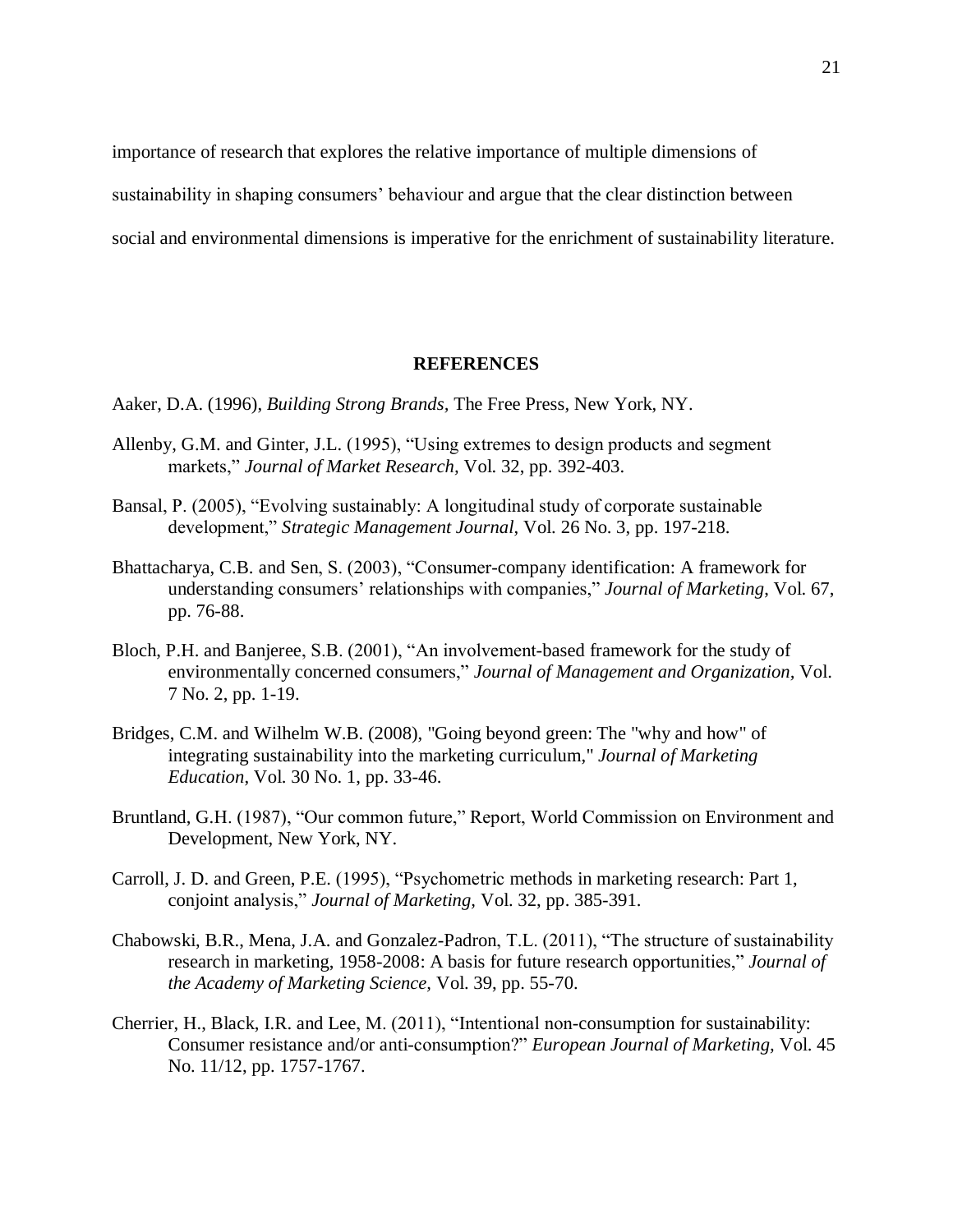- Choi, S. and Ng, A. (2011), "Environmental and economic dimensions of sustainability and price effects on consumer responses," *Journal of Business Ethics*, Vol. 104, pp. 269-282.
- Closs, D.J., C. Speier and N. Meacham (2011), "Sustainability to support end-to-end value chains: The role of supply chain management," *Journal of The Academy of Marketing Science*, Vol. 39 No. 1, pp. 101-116.
- Cooper, T. (2010), "The significance of product durability," in Cooper, T. (Ed.), *Longer Lasting Products: Alternatives to the Throwaway Society,* Farnham, Gower, pp. 3-36.
- Costanza, R. and Patten, B.C. (1995), "Commentary: Defining and predicting sustainability," *Ecological Economics*, Vol. 15, pp. 193-96.
- Cotte, J and Trudel, R. (2009), "Socially conscious consumerism: A systematic review of the body of knowledge," Report, Network for Business Sustainability Knowledge Project Series, London, Ontario.
- Crittenden, V.L. Crittenden, W.F., Ferrell L.K, Ferrell, O.C. and Pinney, C.C. (2011), "Marketoriented sustainability: A conceptual framework and propositions," *Journal of the Academy of Marketing Science*, Vol. 39 No. 1, pp. 71-85.
- Daly, H.E. (1996), *Beyond Growth: The Economics of Sustainable Development*, Beacon Press, Boston, MA.
- DesJardins, J.R. (2007), *Business, Ethics, and the Environment: Imagining a Sustainable Future*, Prentice Hall, Upper Saddle River, N.J.
- Dunlap, R.E., Van Liere, K.D., Mertig, A.G., and Jones, R.E. (2000), "Measuring endorsement of the new ecological paradigm: A revised NEP scale," *Journal of Social Issues,* Vol. 56 No. 3, pp. 425-442.
- Elkington, J. (1997), *Cannibals With Forks: The Triple Bottom Line of the 21st Century Business,* Capstone, Oxford, UK.
- Euro RSCG Worldwide (2011), "Millennials: The Challenger Generation," *Prosumer Report,*  Vol. 11, New York, NY.
- Fishbein, M. (1967), "Attitude and the prediction of behavior," in Fishbein, M. (Ed.), *Readings in Attitude Theory and Measurement,* Wiley, New York, NY, pp. 477-492.
- Green Seal (2009), "*2009 Green buying research*," available at: <http://www.greenseal.org/NewsEventsandInitiatives/MarketResearch.aspx> (accessed online March 21, 2011).
- Green, P.E. and Srinivasan, V. (1990), "Conjoint analysis in marketing: New developments with implications for research and practice," *Journal of Marketing,* Vol. 54 No. 4, pp. 3-19.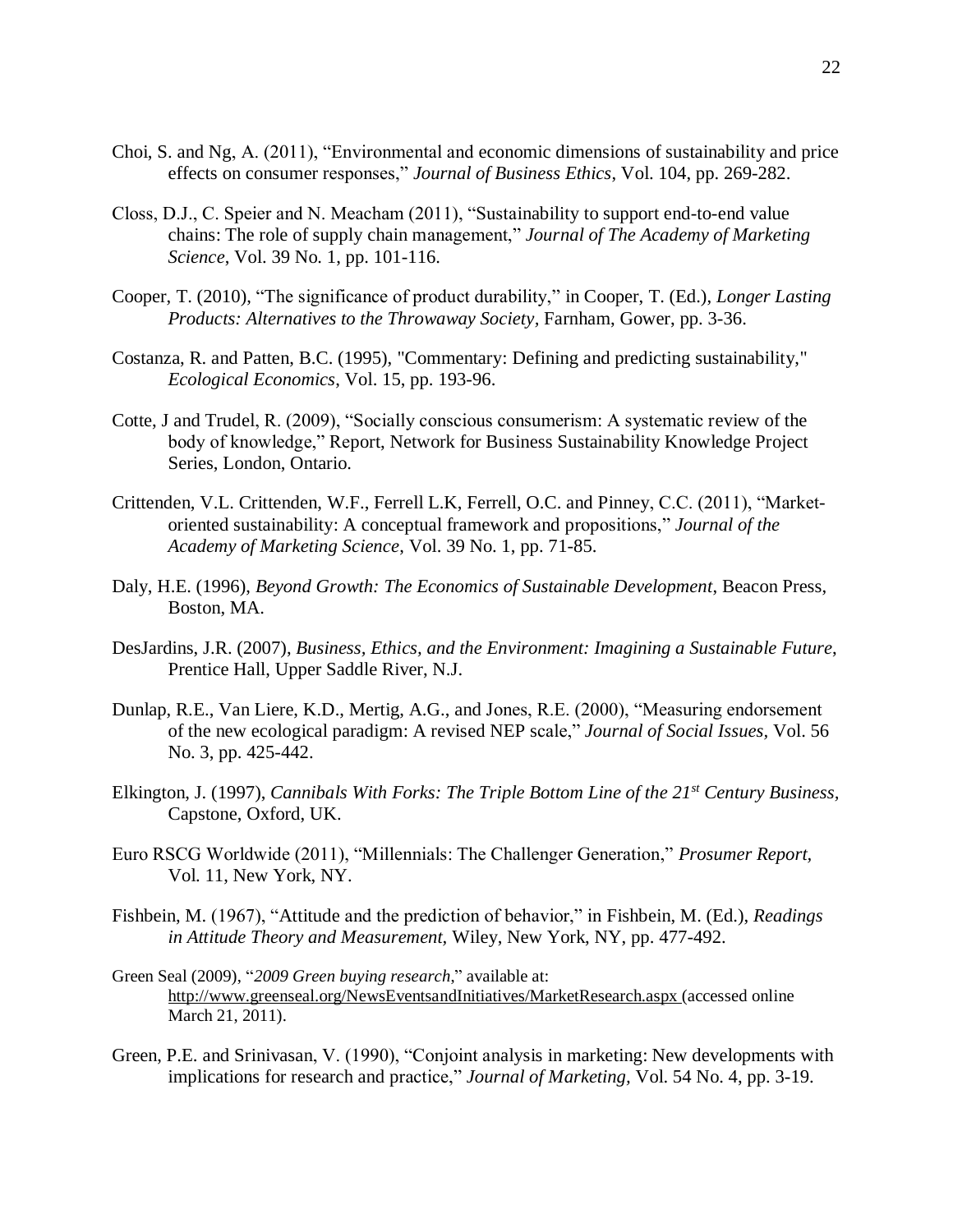- Hardin, G. J. (1986), *Filters Against Folly: How To Survive Despite Economists, Ecologists, and the Merely Eloquent,* Penguin Books, New York, N.Y.
- Helm, A. (2004), "Cynics and skeptics: Consumer dispositional trust," *Advances in Consumer Research,* Vol. 31, pp. 345-351.
- Horsky, D., Nelson, P. and Posavac, S.S. (2004), "Stating preference for the ethereal but choosing the concrete: How the tangibility of attributes affects attribute weighting in value elicitation and choice," *Journal of Consumer Psychology*, Vol. 14 No. 1–2, pp. 132-140.
- Huber, J. and Zwerina, K. (1996), "The importance of utility balance in efficient choice designs," *Journal of Market Research,* Vol. 33 No. 3, pp. 307-317.
- Hunt, S.D. (2011), "Sustainable marketing, equity, and economic growth: A resource-advantage, economic freedom approach," *Journal of the Academy of Marketing Science,* Vol. 39 No. 1, pp. 7-20.
- Kardash, W. J. (1974), "Corporate responsibility and the quality of life: Developing the ecologically concerned consumer," in Henion, K.E. and Kinnear, T.C. (Eds.), *Ecological Marketing*, American Marketing Association, Chicago, IL.
- Kilbourne, W. E., Dorsch, M. J., Mcdonagh, P., Urien, B., Prothero, A., Grunhagen, M., Polonsky, M. J., Marshall, D. W., Foley, J. & Bradshaw, A. (2009), "The institutional foundation of materialism in western societies: A conceptualization and empirical test," *Journal of Macromarketing,* Vol. 29**,** pp. 259-278.
- --- Mcdonagh, P. & Prothero, A. (1997), "Sustainable consumption and the quality of life: A macromarketing challenge to the dominant social paradigm," *Journal of Macromarketing,* Vol. 17**,** pp. 4-24.
- Kinnear, T.C., Taylor, J.R. and Ahmed, S.A. (1974), "Ecologically Concerned Consumers: Who Are They," *Journal of Marketing,* Vol. 38 No. 2, pp. 20-24.
- Kotler, P. (2011), "Reinventing marketing to manage the environmental imperative," *Journal of Marketing,* Vol. 75 No. 4, pp. 132-135.
- Kronrod, A., Grinstein, A. and Wathieu, L (2012), "Go green! Should Environmental messages be so assertive?" *Journal of Marketing*, Vol. 76 No. 1, pp. 95-102.
- Lamonica, M. (2009), "Survey: 'Green' tag should be banished," CNet News (Ed.), available at: http://news.cnet.com/greentech/?keyword=greenwashing (accessed January 11, 2009),
- Litman, T. (2011), "Evaluating public transit as an energy conservation and emission reduction strategy*,"* Victoria Transport Policy Institute, available at http://www.vtpi.org/tran\_climate.pdf (accessed January 4, 2012),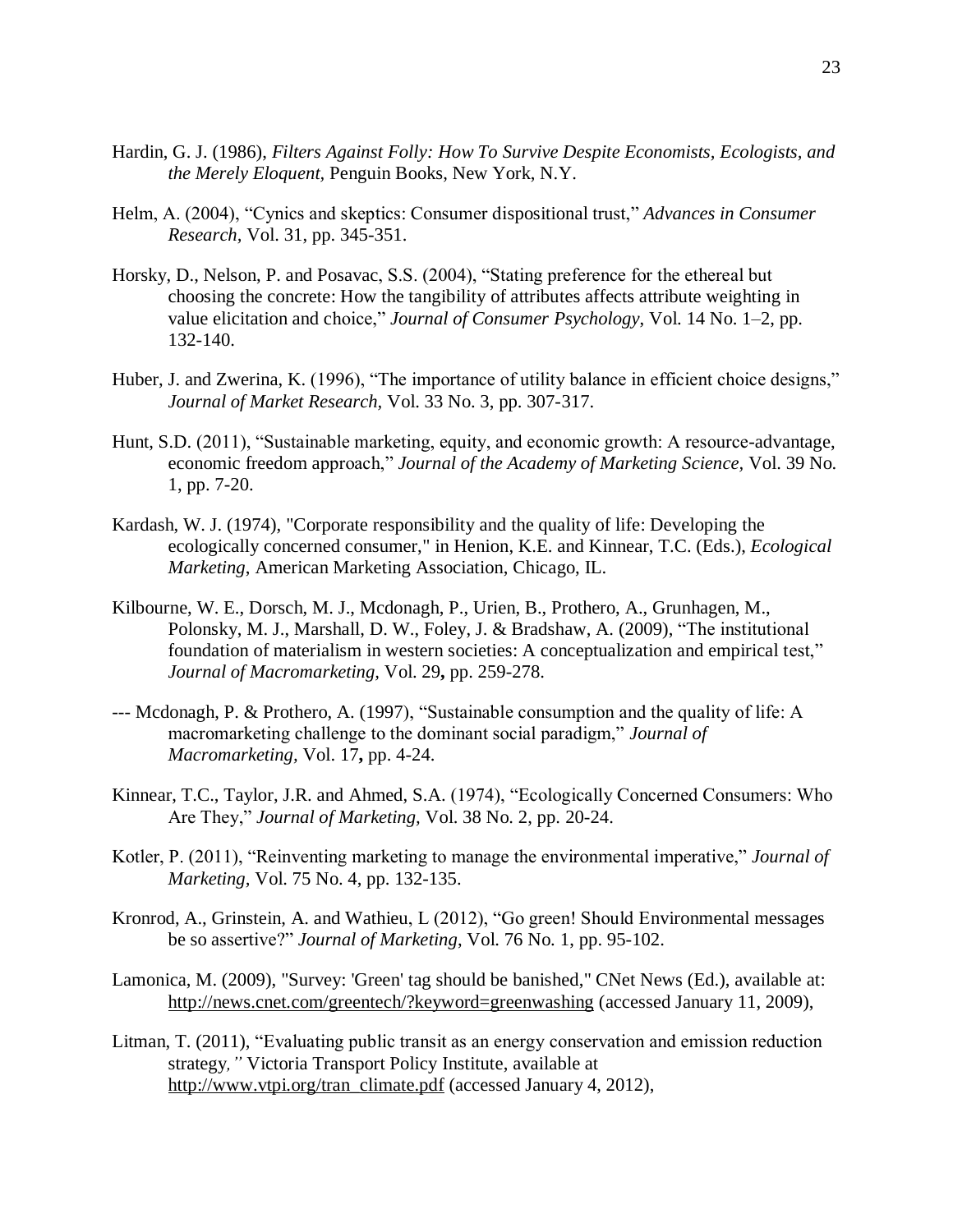- Marketing Science Institute (2010), *Marketing Science Institute Research Priorities 2010-2012*, Cambridge, MA.
- McDaniel, S.W. and Rylander, D.H. (1993), "Strategic green marketing," *Journal of Consumer Marketing,* Vol. 10 No. 3, pp. 4-10.
- McDonald, S, Oates, C.J., Thyne, M., Alevizou, P., and McMorland, L. (2009), "Comparing sustainable consumption patterns across product sectors," *International Journal of Consumer Studies,* Vol. 33, pp. 137-145.
- ---- and Oates, C.J. (2006), "Sustainability: Consumer perceptions and marketing strategies," *Business Strategy and the Environment*, Vol. 15 No.3, pp. 157-70.
- Mitchell, R.W., Wooliscroft B. and Higham, J. (2010), "Sustainable market orientation: A new approach to managing marketing strategy," *Journal of Macromarketing*, Vol. 20 No. 2, pp. 160-170.
- Mohr, L.A. and Webb, D.J. (2005), "The effects of corporate social responsibility and price on consumer responses," Vo. 39 No. 1, pp. 121-147.
- National Park Foundation (2012), "*Transportation Scholars,"* available at: http://www.nationalparks.org/npf-at-work/our-programs/transportation-scholars/ (accessed January 4, 2012),
- Ottman J. (1992), *Greener Marketing.* NTC: Lincolnwood, IL.
- Peattie, K (2001), "Golden goose or wild goose? The hunt for the green consumer," *Business Strategy and the Environment*, Vol. 10, pp. 187-99.
- --- (2010), "Rethinking marketing," in Cooper, T. (Ed.), *Longer Lasting Products: Alternatives To The Throwaway Society,* Farnham: Gower, 243-272.
- Petty, R.E. and Cacioppo, J.T. (1984), "The effects of involvement on responses to argument quantity and quality: Central and peripheral routes to persuasion," *Journal of Personality and Social Psychology,* Vol. 46 No. 1, pp. 69-81.
- Prothero, A., Mcdonagh, P. & Dobscha, S. (2010), "Is green the new black? Reflections on a green commodity discourse," *Journal of Macromarketing,* Vol. 30**,** pp. 147-159.
- Prothero, A., Dobscha, S., Freund, J., Kilbourne, W.E. Luchs, M.G., Ozanne, L.K., and Thøgersen, J. (2011), "Sustainable consumption: Opportunities for consumer research and public policy," *Journal of Public Policy & Marketing*, Vol. 30 No. 1, pp. 31-38.
- Raghavarao, D., Wiley, J.B and Chitturi, P. (2011), *Choiced-Based Conjoint Analysis: Models and Designs,* Taylor and Francis Group, Boca Raton, FL.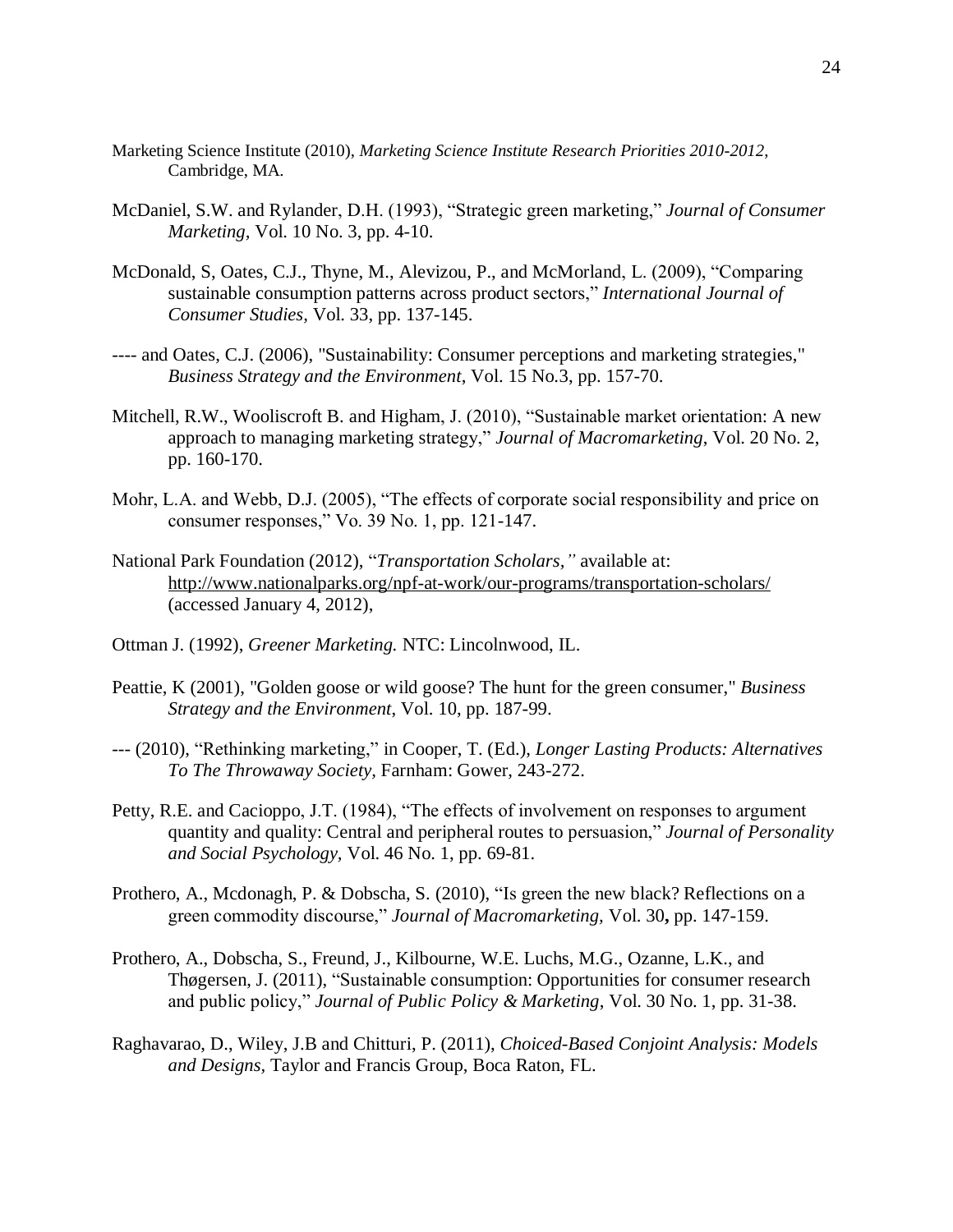- Ritch, E., Brennan, C. and MacLeod, C. (2009), "Plastic bag politics: Modifying consumer behaviour for sustainable development," *International Journal of Consumer Studies,* Vol. 33, pp. 168-174.
- Rivera-Camino, J. (2007), "Re-evaluating green marketing strategy: A stakeholder perspective," *European Journal of Marketing,* Vol. 41 No. 11/12, pp. 1328-1358.

Sawtooth Software (2010), "SSI Web v7 User Manual," Sawtooth Software Inc., Sequim, WA.

- --- (2009), "The CBC/HB System for Hierarchical Bayes Estimation Version 5.0 Technical Paper," Sawtooth Software Inc., Sequim, WA.
- --- (2008), "CBC v6.0 Technical Paper," Sawtooth Software Inc., Sequim, WA.
- Sen, S. and Bhattacharya, C.B. (2001), "Does doing good always lead to doing better? Consumer reactions to corporate social responsbility," *Journal of Marketing Research*, Vol. 38 No. 2, pp. 225-243.
- Sheth, J.N., Sethia N.K and Srinivas, S. (2011), "Mindful consumption: A customer-centric approach to sustainability," *Journal of the Academy of Marketing Science*, Vol. 39 No. 1, pp. 21-39.
- Shrivastava, P and Hart, S. (1995), "Creating sustainable corporations," *Business Strategy and the Environment,* Vol. 4, pp. 154-165.
- Silayoi, P. and Speece, M. (2007), "The importance of packaging attributes: A conjoint analysis approach," *European Journal of Marketing,* Vol. 41 No. 11/12, pp. 1495-1517.
- Simpson, B. and Radford, S. (2010), "Willingness to pay and socially conscious consumerism," paper presented at the 35th Annual Meeting of the Macromarketing Society: Exploring the Frontiers of Macromarketing, June 9-12, Laramie, WY, available at: http://macromarketing.org/?page\_id=6 (accessed January 11, 2012).
- Sirgy, M.J. (1982), "Self-concept in consumer behavior: A critical review," *Journal of Consumer Research*, Vol. 9 No. 3, pp. 287-300.
- Thørgersen, J. (2005), "How may consumer policy empower consumers for sustainable lifestyles?" *Journal of Consumer Policy*, Vol. 28 No. 2, pp. 143-178.
- --- Haugaard, P. and Olesen, A. (2010), "Consumer responses to ecolabels," *European Journal of Marketing*, Vol. 44 No. 11/12, pp. 1787-1810.
- Wilkie, W., L and Pessemier, E.A. (1973), "Issues in marketing's use of multi-attribute models," *Journal of Marketing Research*, Vol. 10 No. 4, pp. 428-441.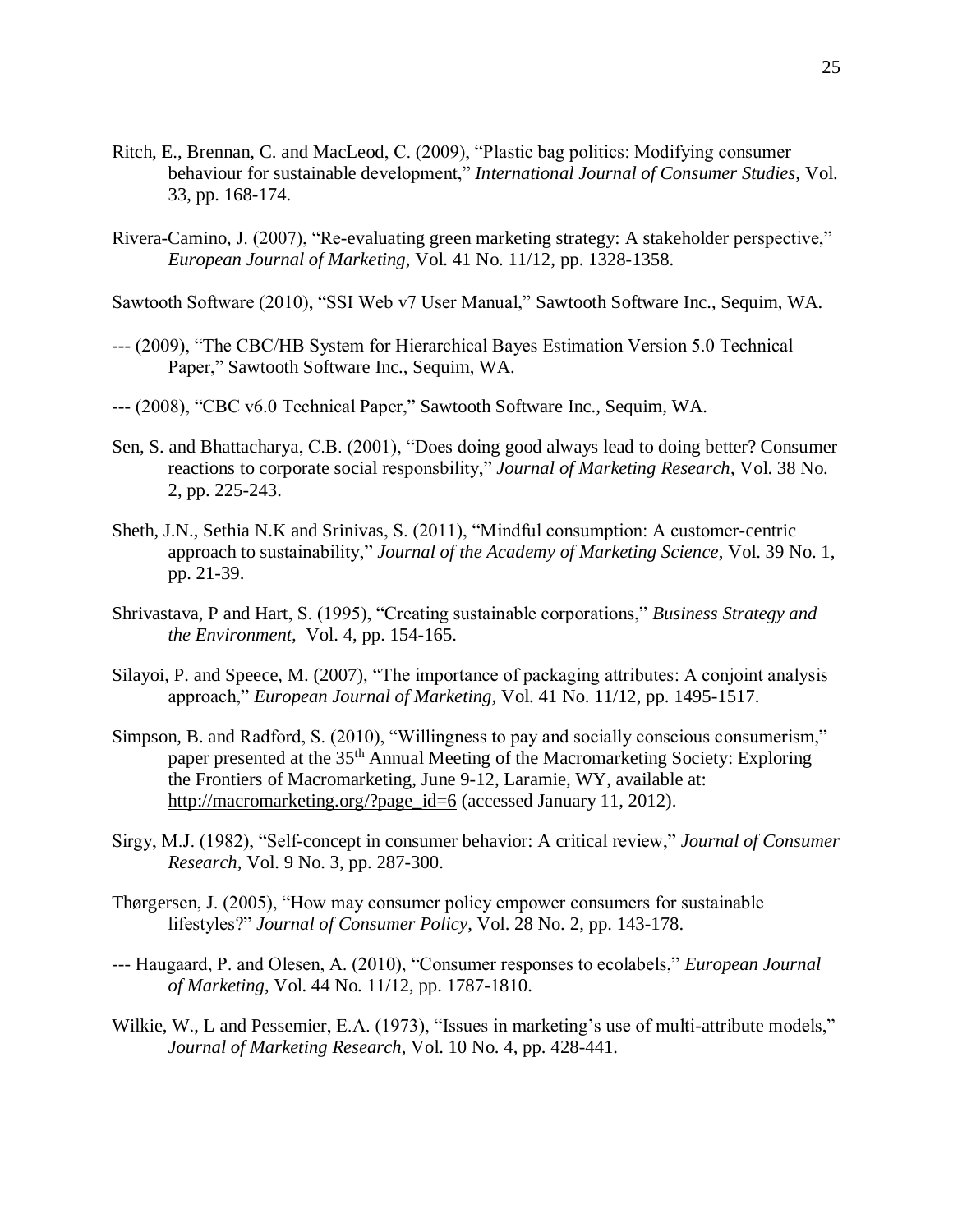

**Figure 1: Summed Mean Importance Weights Across Segments**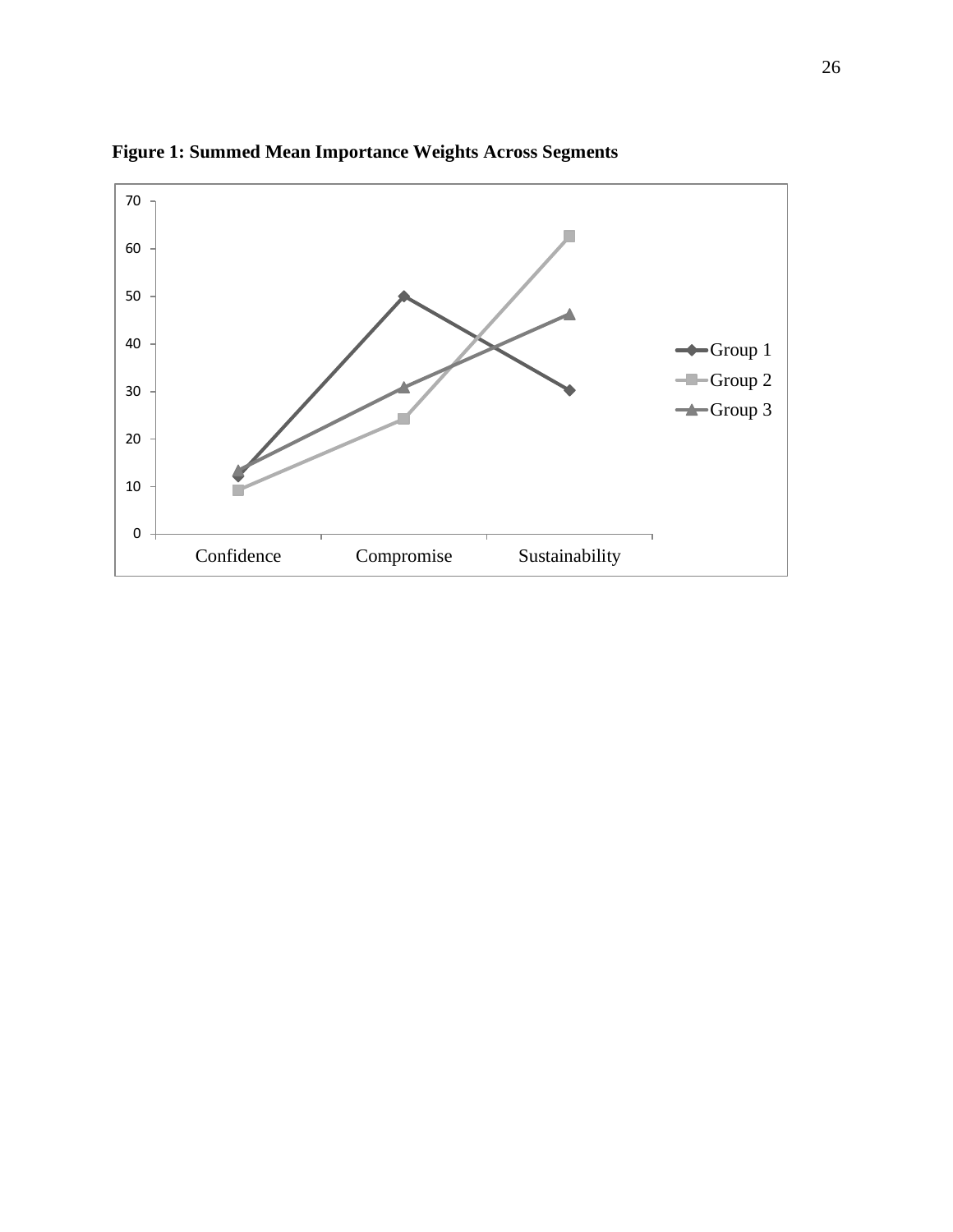| <b>Attribute</b>                 | <b>High</b>                                                                                                         | <b>Medium</b>                                                     | Low                                                                    |
|----------------------------------|---------------------------------------------------------------------------------------------------------------------|-------------------------------------------------------------------|------------------------------------------------------------------------|
| Confidence                       |                                                                                                                     |                                                                   |                                                                        |
| Problem<br>Recognition           | Transportation has been<br>shown to be a significant<br>contributor to<br>degradation                               | Degradation due to<br>transportation issues<br>is presumed        | <b>Transportation may</b><br>be contributing to<br>degradation of park |
| Offering<br>Commitment           | Transportation system is<br>one of many initiatives<br>park is using to mitigate<br>negative impacts of<br>visitors | Sustainability<br>impacts are being<br>studied                    | Sustainability is a<br>low priority                                    |
| Perceived<br>Effectiveness       | System has been very<br>effective in reducing<br>negative impacts                                                   | System thought to be<br>effective in reducing<br>negative impacts | Effectiveness in<br>reducing negative<br>impacts no known              |
| Compromise                       |                                                                                                                     |                                                                   |                                                                        |
| <b>Financial Cost</b>            | \$35 per group                                                                                                      | \$25 per group                                                    | \$10 per group                                                         |
| Convenience                      | 30 minute schedule                                                                                                  | 20 minute schedule                                                | 10 minute schedule                                                     |
| Performance                      | 15 min walk                                                                                                         | 8 min walk                                                        | 2 min walk                                                             |
| Sustainability                   |                                                                                                                     |                                                                   |                                                                        |
| Environmental<br>Sustainability  | Positive impact on<br>environment                                                                                   | Neutral<br>environmental<br>impact                                | Negative impact on<br>environment                                      |
| Social<br>Sustainability         | Positive impact on local<br>community                                                                               | Little impact on<br>local community                               | Negative impact on<br>local community                                  |
| Economic<br>Sustainability       | Be financially profitable                                                                                           | <b>Breaks</b> even<br>financially                                 | Operates at a<br>financial loss                                        |
| Transportation<br><i>Options</i> | Shuttle bus                                                                                                         | n/a                                                               | Drive own vehicle                                                      |

**Table 1: Attributes and Levels**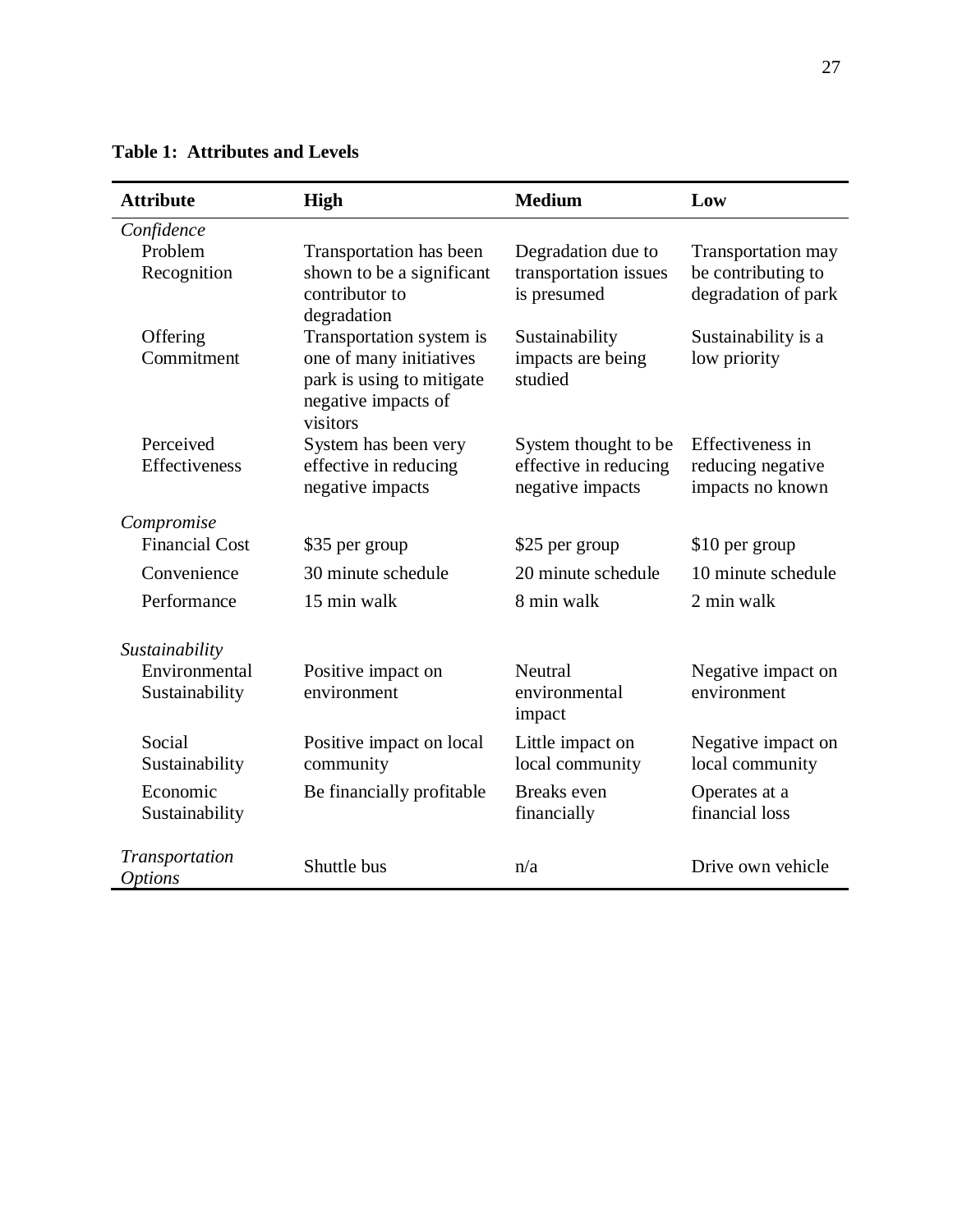| <b>Attribute</b>                | <b>Level</b>          | <b>Utility</b>               | <b>Relative</b><br><b>Importance</b> |
|---------------------------------|-----------------------|------------------------------|--------------------------------------|
| Problem Recognition             | High<br>Medium<br>Low | $-0.56$<br>6.18<br>$-5.63$   | 4.12%                                |
| <b>Offering Commitment</b>      | High<br>Medium<br>Low | $-3.69$<br>4.79<br>$-1.10$   | 4.47%                                |
| Perceived<br>Effectiveness      | High<br>Medium<br>Low | 6.21<br>$-5.21$<br>$-1.10$   | 3.23%                                |
| <b>Financial Cost</b>           | High<br>Medium<br>Low | $-71.36$<br>$-6.91$<br>78.27 | 15.30%                               |
| Convenience                     | High<br>Medium<br>Low | $-41.72$<br>$-3.80$<br>45.51 | 9.13%                                |
| Performance                     | High<br>Medium<br>Low | $-41.08$<br>2.76<br>38.32    | 9.59%                                |
| Environmental<br>Sustainability | High<br>Medium<br>Low | 102.07<br>18.32<br>$-120.39$ | 22.91%                               |
| Social Sustainability           | High<br>Medium<br>Low | 37.90<br>23.11<br>$-61.02$   | 11.29%                               |
| Economic<br>Sustainability      | High<br>Medium<br>Low | 51.10<br>21.49<br>$-72.59$   | 13.52%                               |
| Transportation                  | Drive<br><b>Bus</b>   | 15.15<br>$-15.15$            | 6.43%                                |

**Table 2: Aggregate Results of Conjoint Analysis (***n = 161)*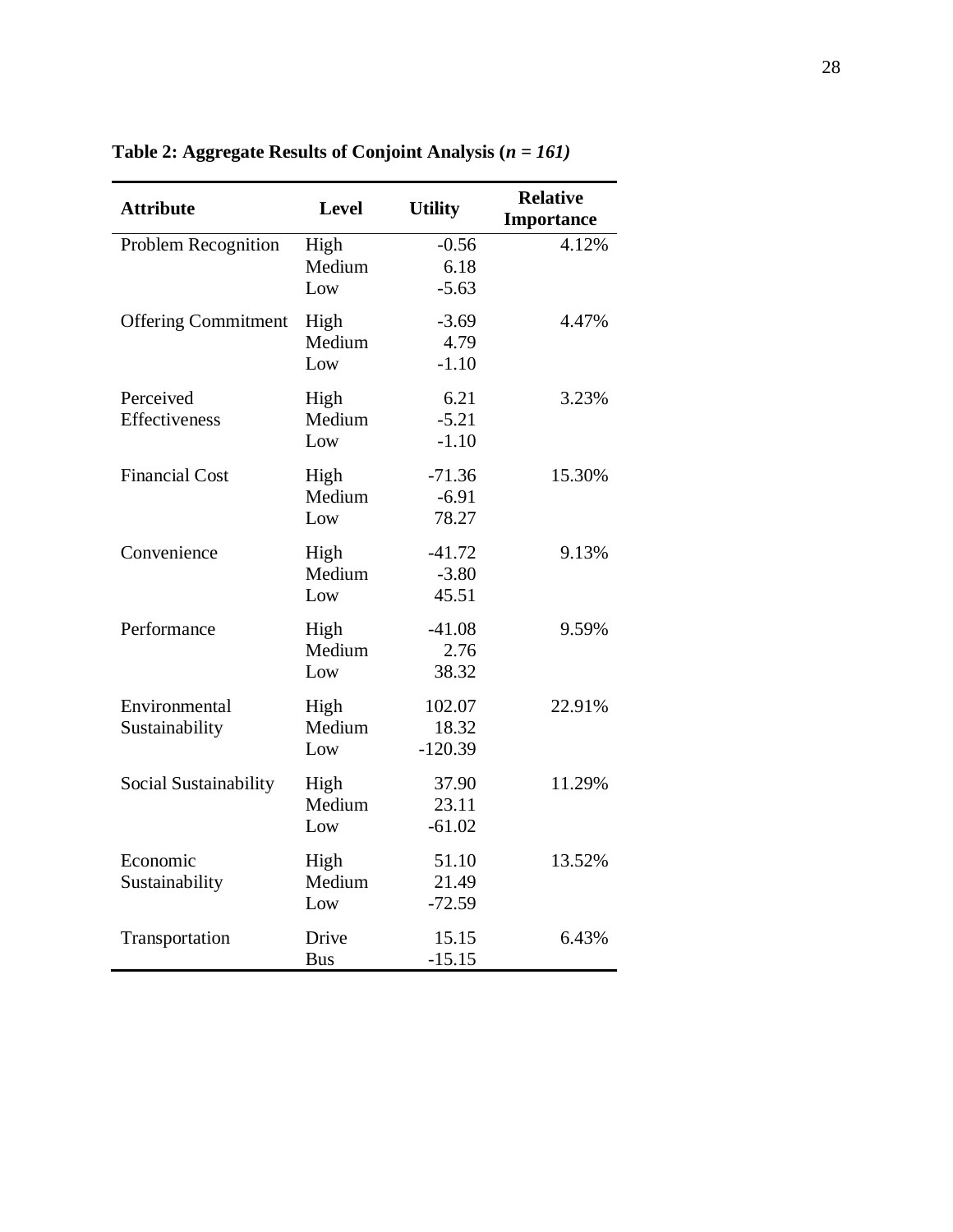**Table 3: Product Shares of Preference**

| Product Scenario            | Share $(\%)$ | Std. Error |  |
|-----------------------------|--------------|------------|--|
| Shuttle/High Sustainability | 37.67        | 3.24       |  |
| Vehicle/High Sustainability | 60.20        | 3.25       |  |
| Shuttle/Low Sustainability  | 0.32         | 0.20       |  |
| Vehicle/Low Sustainability  | 1.81         | 0.84       |  |